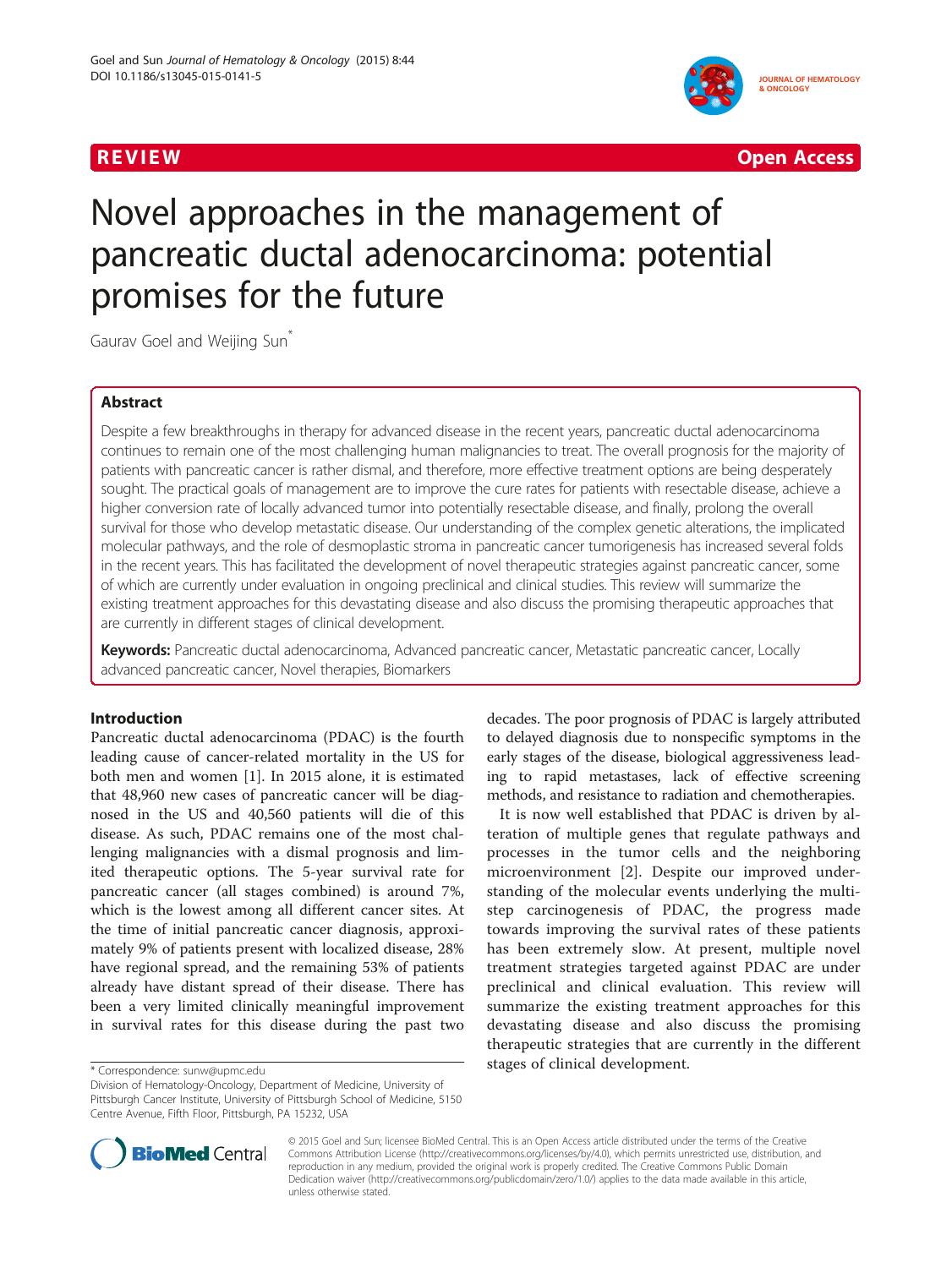#### Risk factors

The known risk factors that increase the likelihood of developing PDAC include cigarette smoking [\[3](#page-12-0)], alcohol abuse [\[4](#page-12-0)], high fat diet [[5\]](#page-12-0), and certain trace elements [[6\]](#page-12-0). It is estimated that cigarette smoking doubles the risk of developing PDAC and accounts for approximately 20%–25% of the cases [\[3\]](#page-12-0). Chronic pancreatitis is also associated with an increased risk of PDAC, especially among smokers [[7](#page-12-0)]. It has also been noted that the majority of patients with PDAC develop diabetes mellitus which is usually diagnosed in the preceding 1–2 years or concomitant with the new cancer diagnosis [\[7](#page-12-0)]. It is not entirely clear whether diabetes is a predisposing factor or a manifestation of PDAC itself. Obesity, which predisposes to insulin resistance, might be a common link between the two.

Approximately 5%–10% of patients with PDAC report a history of pancreatic cancer diagnosis in their family member [[8](#page-12-0)]. The genetic syndromes such as familial breast cancer (BRCA2, BRCA1, and PALB2), the Peutz-Jeghers syndrome (LKB1/STK11), the familial atypical multiple mole melanoma (FAMMM) syndrome (p16/ CDKN2A), hereditary pancreatitis (PRSS1), and the lynch syndrome (MLH1, MSH2, MSH6, PMS2) are also associated with an increased risk of developing PDAC [[8,9](#page-12-0)]. Thus, patients with a family history of pancreatic cancer or these mutation carriers should undergo appropriate screening, as per the guidelines provided by the International Cancer of the Pancreas Screening Consortium [[10\]](#page-12-0).

### Genetics and molecular pathogenesis

Pancreatic cancer most commonly originates in the exocrine cells of the pancreas [[11\]](#page-12-0). Among the exocrine tumors, 'ductal adenocarcinoma' is the most frequently encountered pathological subtype and accounts for more than 90% of the cases. Initiation and development of PDAC involve a series of specific genetic alterations which promote growth and survival of aberrant precursors, initiation of a desmoplastic reaction in the stroma, and ultimately tissue invasion and metastases [[12](#page-12-0)]. This oncogenic process begins with transformation of normal pancreatic duct epithelium into infiltrating cancer through a series of histologically defined precursors called pancreatic intraepithelial neoplasia (PanIN)-1, -2, and -3 [[11](#page-12-0)]. These morphological changes occur in conjunction with several genetic alterations. Disease progression often involves development of distant metastases, which occurs late during the genetic evolution of pancreatic cancer [[13](#page-12-0)]. Using genome sequencing, it has been determined that after the initiation of tumorigenesis, an average of 11.7 years is required for the birth of parental, nonmetastatic founder pancreatic cancer clone, additional 6.8 years for the development of cancer cell subclones with metastatic potential, and an average of 2.7 years from then until the patient's death [[13](#page-12-0)].

It is now well established that pancreatic cancer cells contain one or more of the four primary genetic mutations that drive pancreatic cancer tumorigenesis [\[14](#page-12-0)]. These include KRAS, p16/CDKN2A, TP53, and SMAD4 mutations. KRAS plays a critical role in regulating important cellular functions including cell survival, cell differentiation, and proliferation [\[15\]](#page-12-0). Single point mutations in codon 12, 13, 59, or 61 of exon 2 and exon 3 of the KRAS oncogene lead to uncontrolled downstream signaling of RAF/MEK/ERK, leading to enhanced tumor cell proliferation and survival. It has been shown that these activating mutations in the KRAS are a necessary event for the initiation of pancreatic cancer and are therefore commonly found in the early precursor lesions (PanIN-1) [\[16,17](#page-12-0)]. With disease progression, the prevalence of oncogenic KRAS mutation increases and is present in over 90% of the tumors [\[17,18](#page-12-0)]. Inactivating mutation in the CDKN2A tumor suppressor gene results in the loss of p16 protein and thereby loss of regulation of the G1/S transition of the cell cycle. It is also thought to be a relatively early event in PDAC progression (PanIN-2 lesions) and is associated with larger tumors and early metastasis [[17,19](#page-12-0)]. TP53 is a DNA checkpoint regulator in response to mutations from reactive oxygen species as well as telomere shortening. Abnormal TP53 gene allows cells to avoid DNA damage control checkpoints and subsequently apoptotic signals [[20](#page-12-0)]. SMAD4 is a key component of the transforming growth factor-β (TGF-β) receptor signaling pathway and plays a role in activating transcription of cell cycle inhibitory factors. Inactivation of TP53 and SMAD4 occur at a later stage (PanIN-3) in pancreatic carcinogenesis [\[17\]](#page-12-0).

A comprehensive genome analysis of 24 different human pancreatic cancers revealed an average of 63 genetic alterations per cancer, the majority of which were point mutations [\[2](#page-12-0)]. These mutations occur in several primary oncogenes and tumor suppressor genes and contribute to the genetic diversity of pancreatic cancer. This, in turn, leads to tumor heterogeneity, instability, and early metastasis. The genetic alterations associated with pancreatic cancer can be classified into a set of 12 core cellular signaling pathways: apoptosis, control of G1/S phase transition, sonic hedgehog (SHH) signaling, KRAS signaling, TGF-β signaling, Wnt/Notch signaling, DNA damage control, homophilic cell adhesion, integrin signaling, JNK signaling, invasion, and small GTPase signaling [\[2](#page-12-0)]. These pathways are responsible for some of the key cellular functions such as intracellular signaling, cell cycle regulation, metabolism, and DNA repair. Targeting these pathways has now become the main focus of drug development in pancreatic cancer.

A prominent histologic hallmark of PDAC is the presence of a desmoplastic reaction which consists of extracellular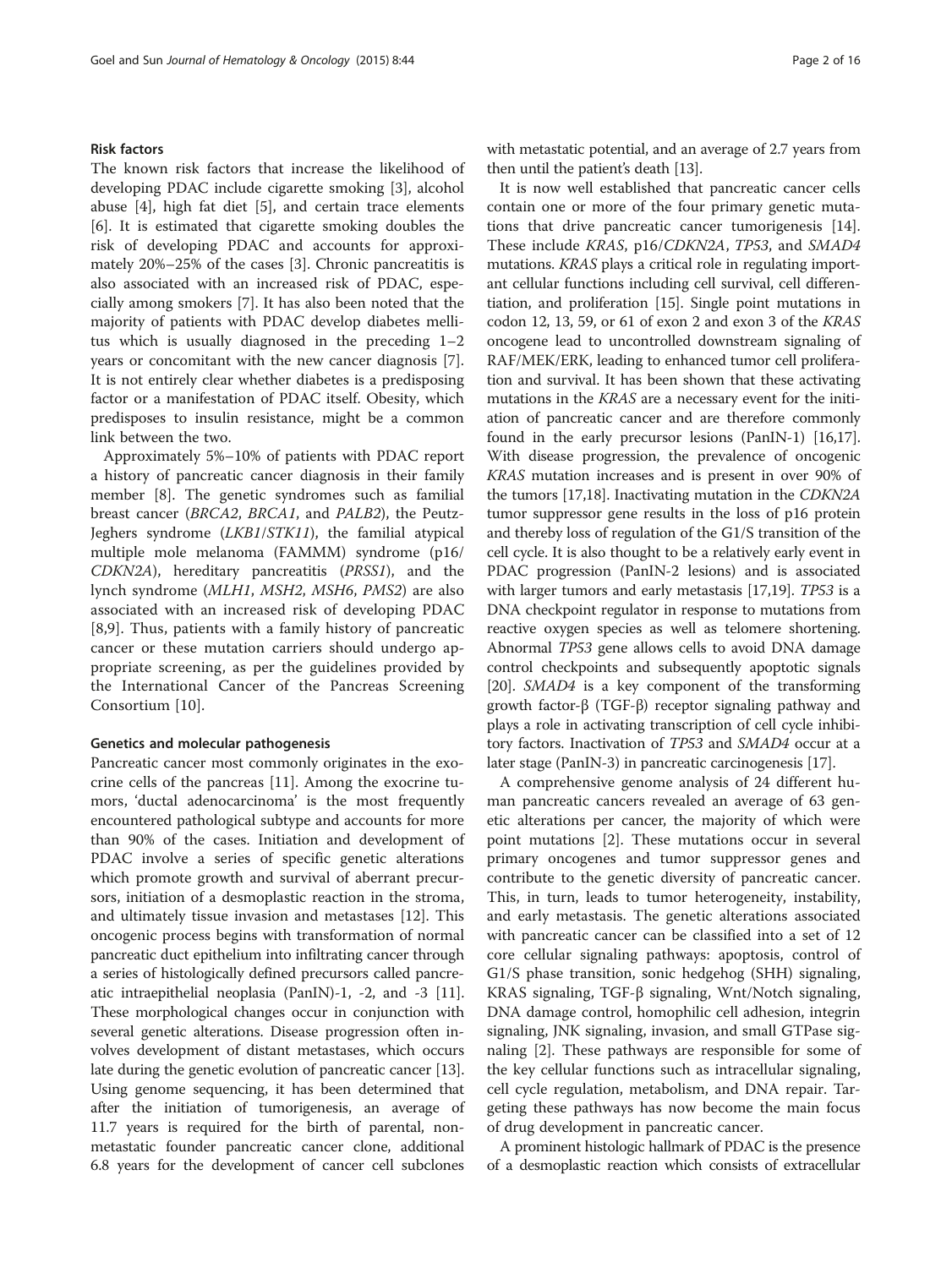proliferation of leukocytes, fibroblasts, endothelial cells, neuronal cells, and collagen. This is mediated by paracrine signals from the pancreatic cancer cells which results in the formation of a dense stroma in the tumor microenvironment [[21](#page-12-0)]. It is now established that the signals that promote this stromal reaction originate from the KRAS-mutant oncogene in the epithelium of pancreatic cancer cells. SHH signaling also acts in a paracrine fashion on the extracellular fibroblasts, resulting in their growth and differentiation [\[22](#page-12-0)]. The desmoplastic reaction not only acts as a mechanical barrier to the effective delivery of chemotherapeutic agents, it also provides an antiangiogenic and hypoxic microenvironment in which the pancreatic cancer cells like to grow and flourish.

Thus, it is now established beyond doubt that the wide range of genetic alterations and the stromal reaction play an important role in the initiation, progression, chemotherapeutic resistance, and recurrence of pancreatic cancer.

# Clinical management

# Localized disease

The recommended treatment for patients presenting with localized disease is surgery, since complete surgical resection with negative margins offers the only hope for cure in pancreatic cancer treatment [[23](#page-12-0)]. Unfortunately, only 9% of the pancreatic cancer patients present with localized disease that is completely resectable at the time of initial diagnosis [[1\]](#page-12-0). Depending upon the size and the location of the tumor, the operative procedure is either a cephalic pancreaticoduodenectomy (Whipple procedure), distal pancreatectomy, or total pancreatectomy [[24\]](#page-12-0). The success of surgical resection depends on factors such as extent of lymph node involvement, tumor grade, tumor size, CA 19-9 levels, and the positivity of resection margins. Even following complete surgical resection, the 5-year survival rates are low at approximately 20%, and the overall prognosis remains discouraging [[23](#page-12-0)]. Thus, postoperative treatment in the form of adjuvant chemotherapy [[25](#page-12-0)] or chemoradiotherapy [\[26,27](#page-12-0)] is usually administered and is often gemcitabine- or 5-fluorouracil (5-FU)-based. The Charité Onkologie Clinical Studies in Gastrointestinal Cancers-001 (CONKO-001) trial randomized 354 patients with localized PDAC to receive either adjuvant gemcitabine or undergo observation after curative resection [[28\]](#page-12-0). Gemcitabine arm was associated with a significant improvement in disease-free survival (DFS; 13.4 months vs. 6.9 months;  $P < 0.001$ ). The median overall survival (OS) was however similar in the two arms (22.1 months vs. 20.2 months;  $P = 0.06$ ) and was explained by the administration of gemcitabine to patients in the observation arm after disease progression. The European Study Group for Pancreatic Cancer (ESPAC)-3

trial compared gemcitabine vs. 5-FU in the adjuvant treatment of PDAC [[25](#page-12-0)]. In this trial, 1,088 patients were randomized to receive either 5-FU/Leucovorin (LV) or gemcitabine. There was no difference in the median OS (23 months vs. 23.6 months;  $P = 0.39$ ), progression-free survival (PFS; 14.1 months vs. 14.3 months;  $P = 0.53$ ), and the global quality of life (QoL) scores between the treatment groups. In the Radiation Therapy Oncology Group (RTOG)-9704 trial, 451 patients with resected PDAC received either gemcitabine or 5-FU chemotherapy before and after 5-FU-based chemoradiation [[29](#page-12-0)]. Among patients with pancreatic head tumors, a statistically nonsignificant improvement in median OS was seen in the gemcitabine containing arm (20.5 months vs. 16.9 months;  $P = 0.09$ ). A phase III adjuvant trial (UNICANCER) comparing gemcitabine vs. modified FOLFIRINOX in surgically resected (R0 or R1) PDAC patients is currently ongoing (NCT01526135). Another phase III RTOG-0848 trial is comparing adjuvant gemcitabine with or without erlotinib in the first randomization and additional benefit of chemoradiation in the second randomization for patients with localized PDAC who have undergone R0 or R1 surgical resection (NCT01013649).

Another potential strategy for the treatment of localized pancreatic cancer is to administer chemotherapy in the neoadjuvant setting, and this approach has also been explored in multiple phase II clinical trials [\[30-](#page-12-0)[34](#page-13-0)]. The rationale for this approach includes early treatment of micrometastatic disease, delivery of chemotherapy to an undisturbed tumor, and biological assessment of tumor aggressiveness [[35\]](#page-13-0). An ongoing phase III study is comparing neoadjuvant gemcitabine/oxaliplatin combination vs. upfront surgery, to be followed by adjuvant gemcitabine in patients with resectable PDAC (NCT01314027).

#### Locally advanced pancreatic cancer

Locally advanced pancreatic cancer (LAPC) is the tumor that is confined locoregionally with some degree of involvement of the nearby major vascular structures but without any evidence of distant metastases. Approximately 30% of the patients are found to have locally advanced stage at the time of initial pancreatic cancer diagnosis [[1\]](#page-12-0). Patients are usually classified as having either borderline-resectable or unresectable LAPC, depending upon the relationship of the tumor with the nearby vascular structures. Unfortunately, there are no standard guidelines for the management of LAPC. This is mainly due to the absence of a single standardized definition of LPAC, which limits a fair comparison of treatment strategies and results across the clinical trials.

The only potential way to achieve a cure in patients with LAPC is by maximizing upfront systemic and local therapy followed by a R0 surgical resection. For borderline-resectable LAPC patients that are deemed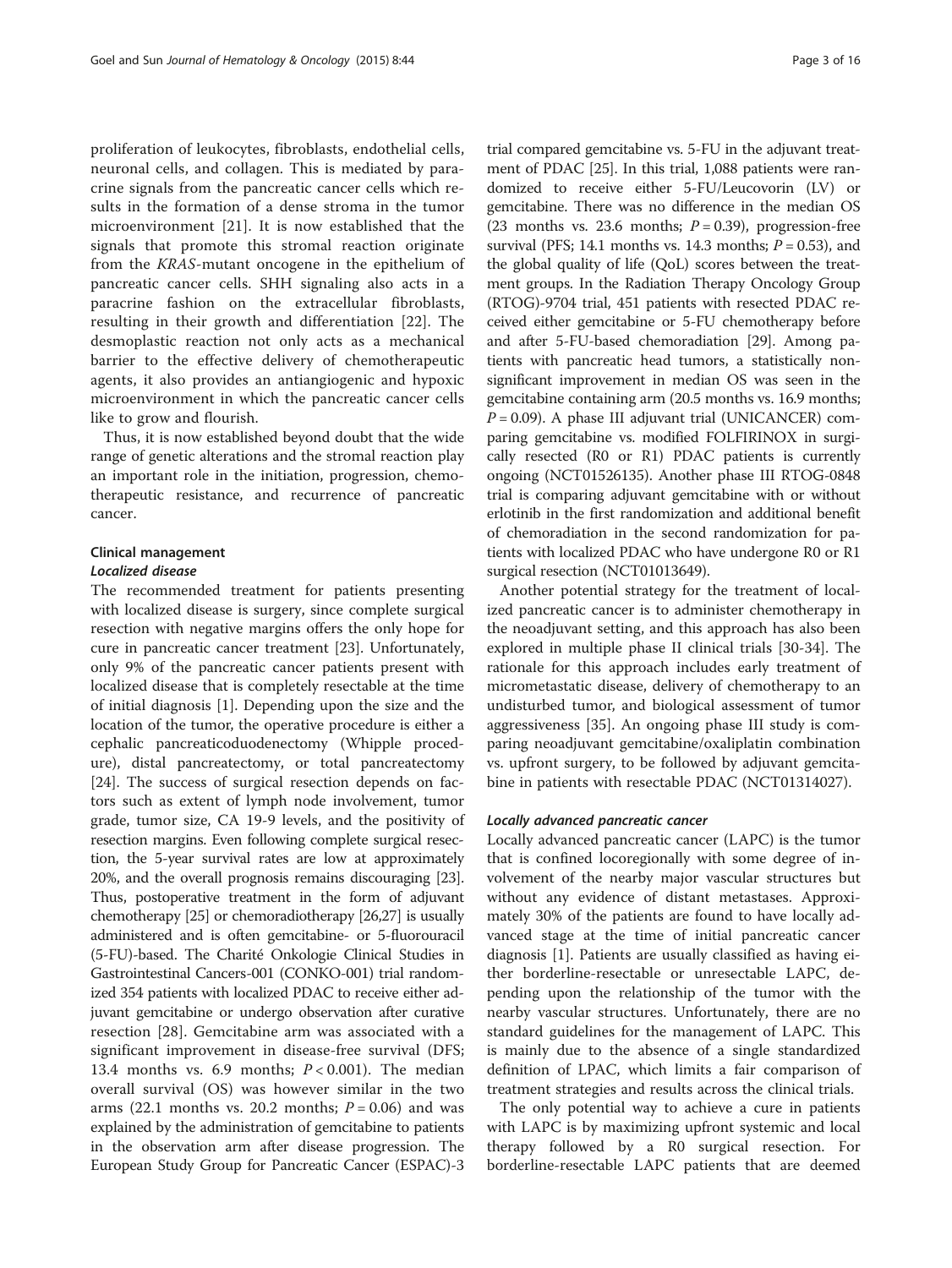ineligible for upfront surgery, neoadjuvant treatment in the form of chemotherapy with or without radiation is usually performed [[36-39\]](#page-13-0). Such neoadjuvant therapies have the potential to downstage borderline-resectable disease and make R0 resection feasible. For initially unresectable LAPC, neoadjuvant therapy should be offered as a bridge to potentially curative resection. Neoadjuvant therapy options include concurrent chemoradiation, chemotherapy alone, and chemotherapy followed by chemoradiation. A 1981 trial conducted by the Gastrointestinal Tumor Study Group (GITSG) established the superiority of combined 5-FU/radiation when compared with radiation therapy alone in unresectable LAPC [\[40](#page-13-0)]. Subsequently, gemcitabine-based chemoradiation was evaluated and established as an acceptable treatment option for LAPC, based on the results of the Eastern Cooperative Oncology Group (ECOG)-4201 trial [[41\]](#page-13-0) and the Taipei trial [[42](#page-13-0)]. Chemotherapy alone is another management strategy in the neoadjuvant treatment of LAPC. Combination chemotherapy regimens consisting of gemcitabine backbone have failed to demonstrate survival advantage over single agent gemcitabine [[43](#page-13-0)-[45](#page-13-0)]. Non-gemcitabine-based regimens such as FOLFIRINOX and FOLFOX have also been explored in the neoadjuvant treatment of LAPC [\[46](#page-13-0)-[50](#page-13-0)]. Yet another approach in the management of LAPC is chemotherapy followed by chemoradiotherapy prior to surgery. Such strategy has been looked at in retrospective series with encouraging results, but prospective phase II/III studies are needed before it can be incorporated into standard oncologic practice [[50](#page-13-0)-[52\]](#page-13-0). The four-arm phase III CONKO-7 trial will evaluate the efficacy of neoadjuvant chemotherapy plus chemoradiation vs. chemotherapy alone in an estimated 830 unresectable LAPC patients (NCT01827553). The chemotherapy options in this trial include either FOLFIRINOX or gemcitabine. A similar phase III trial in LAPC patients to evaluate neoadjuvant modified FOLFIRINOX followed by chemoradiation (with 5-FU as the radiosensitizer) is planned by the investigators from the Stanford University (NCT01926197).

#### Metastatic disease

Approximately 50%–60% of PDAC patients present with metastatic disease at the time of initial diagnosis [\[1](#page-12-0)], and the standard treatment option for these patients is chemotherapy. In 1997, gemcitabine monotherapy was established as the standard of care for metastatic disease. In this pivotal trial, single agent gemcitabine  $(1,000 \text{ mg/m}^2)$ weekly  $\times$  7 followed by 1 week of rest, then weekly  $\times$  3 every 4 weeks thereafter;  $n = 63$ ) was compared with weekly bolus 5-FU (600 mg/m<sup>2</sup>;  $n = 63$ ), and a modest survival benefit was demonstrated in the gemcitabine group (5.6 vs. 4.4 months;  $P = 0.0025$  [[53](#page-13-0)]. The primary efficacy measure was clinical benefit response (CBR), which was

a composite of measurements of pain, Karnofsky Performance Status (KPS), and weight. The CBR was experienced by 23.8% of the gemcitabine-treated patients compared with 4.8% of 5-FU-treated patients ( $P = 0.0022$ ). Despite the marginal improvement in 1-year survival, gemcitabine replaced 5-FU and was approved by the US Food and Drug Administration (FDA) as a standard treatment option for the treatment of metastatic pancreatic cancer largely based upon its efficacy in improving the disease-related symptoms [[53\]](#page-13-0). Thereafter, gemcitabine continued as the chemotherapeutic standard of care in the management of patients with metastatic pancreatic cancer for a long time.

Erlotinib, an epidermal growth factor receptor (EGFR) tyrosine kinase inhibitor (TKI), is the only biologic agent that has been approved for the treatment of advanced pancreatic cancer (APC). In the phase III PA.3 trial that randomized 569 patients with locally advanced and metastatic PDAC, the addition of erlotinib to gemcitabine resulted in a statistically significant improvement in median OS of approximately 10 days (6.24 months vs. 5.91 months; hazard ratio [HR] 0.82; P = 0.038) [\[54](#page-13-0)]. Despite the clinically insignificant benefit, the combination of gemcitabine plus erlotinib received the FDA approval in November 2005 due to a lack of more effective treatment options for this devastating disease at the time. However, due to the associated side effects and an exceedingly small clinical benefit, the use of this regimen in routine oncologic practice has remained virtually non-existent.

In recent years, the evidence has shifted from using single agent gemcitabine to combination regimens for front-line treatment of metastatic pancreatic cancer. FOLFIRINOX and gemcitabine plus nab-paclitaxel have now been established as the two standard combination chemotherapy options for metastatic disease. In the randomized phase III PRODIGE 4/ACCORD 11 trial that consisted of 342 metastatic PDAC patients, FOLFIRI-NOX (oxaliplatin 85 mg/m<sup>2</sup>, irinotecan 180 mg/m<sup>2</sup>, LV 400 mg/m<sup>2</sup>, and 5-FU 400 mg/m<sup>2</sup> given as a bolus followed by 2,400 mg/m<sup>2</sup> given as a 46-hour continuous infusion every 2 weeks) when compared with gemcitabine alone  $(1,000 \text{ mg/m}^2$  weekly for 7 of 8 weeks and then weekly for 3 of 4 weeks) demonstrated a significantly better median OS (11.1 vs. 6.8 months; HR 0.57; 95% confidence interval [CI] 0.45 to 0.73;  $P < 0.001$ ), PFS (6.4 months vs. 3.3 months; HR 0.47; 95% CI 0.37 to 0.59;  $P < 0.001$ ), and objective response rate (ORR; 31.6%) vs. 9.4%;  $P < 0.001$ ) [\[55\]](#page-13-0). Based on the statistically significant and clinically meaningful improvement in the survival, FOLFIRINOX was approved for the first-line treatment of metastatic PDAC. This improvement in OS with FOLFIRINOX is, however, associated with significant toxicity (febrile neutropenia, thrombocytopenia, peripheral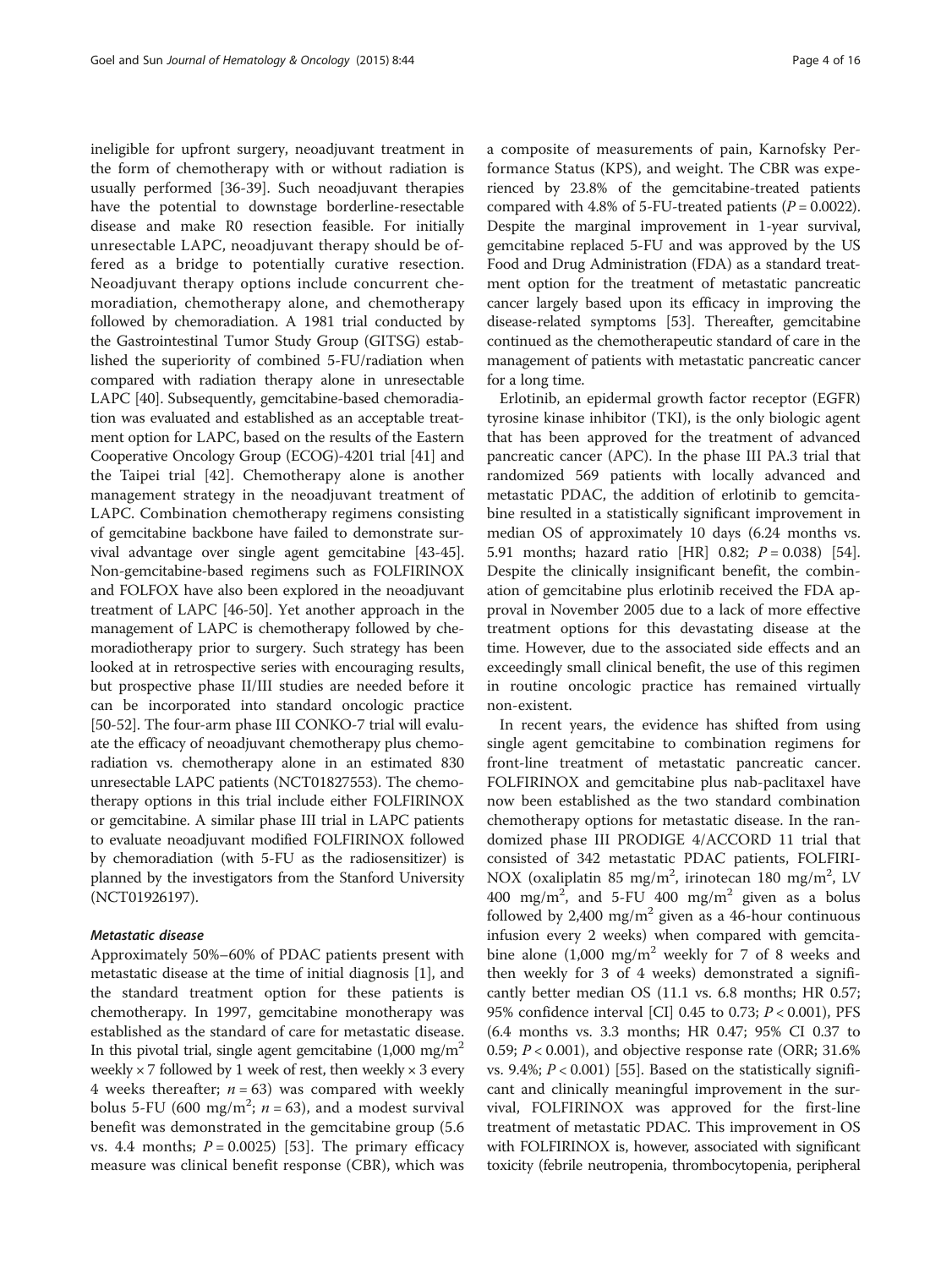neuropathy, vomiting, and diarrhea), and therefore, this regimen is only indicated for patients with good performance status. To improve the tolerability of FOLFIRI-NOX, a modified regimen was recently proposed in which the 5-FU bolus is removed and growth factor prophylaxis is administered routinely [[56\]](#page-13-0).

An important contributor to the chemoresistance of PDAC is the presence of a dense stroma in the tumor microenvironment. Nab-paclitaxel is albumin-bound paclitaxel that has been developed to diminish the stromal tissue network. The 'albumin' in nab-paclitaxel interacts with secreted protein acidic and rich in cysteine (SPARC), a matrix glycoprotein that has a role in tumor invasion and facilitates the uptake of paclitaxel by the tumor cells [\[57](#page-13-0)]. In a phase I/II trial of 67 patients with metastatic PDAC, nab-paclitaxel plus gemcitabine combination was associated with an ORR of 48%, median OS of 12.2 months, and 1-year survival of 48% [\[58](#page-13-0)]. Subsequently, in a large phase III MPACT trial, 861 metastatic PDAC patients were randomized to receive nab-paclitaxel (125  $\text{mg/m}^2$ ) followed by gemcitabine  $(1,000 \text{ mg/m}^2)$  on days 1, 8, and 15 every 4 weeks, vs. gemcitabine monotherapy  $(1,000 \, \text{mg/m}^2)$  weekly for 7 of 8 weeks (cycle 1) and then on days 1, 8, and 15 every 4 weeks (cycle 2 onwards) [[59\]](#page-13-0). The combination of nab-paclitaxel plus gemcitabine significantly improved the median OS from 6.7 months to 8.5 months (HR 0.72; 95% CI 0.62 to 0.83;  $P < 0.001$ ), PFS from 3.7 months to 5.5 months (HR 0.69; 95% CI 0.58 to 0.82;  $P < 0.001$ ) and RR from 7% to 23% ( $P < 0.001$ ) when compared with gemcitabine alone. In September 2013, the FDA approved nab-paclitaxel plus gemcitabine as a first-line treatment option for metastatic pancreatic cancer based on the results of this study. Currently, the choice between the two approved standard first-line chemotherapy options for metastatic disease (FOLFIRINOX or gemcitabine/nab-paclitaxel) is usually guided by the patient's age, performance status, preference of treatment frequency, and toxicity profiles of the two regimens.

## Emerging novel therapeutic targets and treatment strategies

Currently, a multitude of innovative therapeutic approaches are being developed to target the known molecular pathways involved in pancreatic tumorigenesis. Table [1](#page-5-0) provides a list of the selected clinical trials that are currently recruiting patients to evaluate the safety and efficacy of novel agents in PDAC.

Source: [http://www.clinicaltrials.gov;](http://www.clinicaltrials.gov) Accessed on January 01, 2015. NCT National Clinical Trial, EGFR epidermal growth factor receptor, TKI tyrosine kinase inhibitor, PTEN Phosphatase and tensin homolog, TGF transforming growth factor receptor, mAb monoclonal antibody,

CRM1 chromosome region maintenance 1, DNA deoxyribonucleic acid, BET bromodomain and extra-terminal, SMAC second mitochondrial-derived activator of caspases, hTERT telomerase reverse transcriptase, CTLA-4 cytotoxic T-lymphocyte-associated protein 4, PBMC peripheral blood mononuclear cell, siRNA small interfering RNA, LA locally advanced.

#### RAS/RAF/MEK/ERK signaling pathway

Despite being the most common mutation associated with PDAC, attempts to target KRAS by inhibiting its post-translational modification have been unsuccessful so far. Tipifarnib (R115777) is an inhibitor of farnesyltransferase (FTase) which is a dominant enzyme involved in post-translational modification of RAS [[60\]](#page-13-0). So far, it has not demonstrated any significant antitumor activity both as a single agent and in combination with gemcitabine [\[44,61,62](#page-13-0)].

Attempts are being made to identify downstream targets (mitogen-activated protein kinase [MAPK], phosphatidylinositide 3-kinase [PI3K]) to block KRAS-dependent signaling pathways. Towards this goal, a number of MEK inhibitors are currently being evaluated in clinical trials [[63](#page-13-0)]. Selumetenib (AZD6244) is a selective MEK inhibitor that was found to have similar efficacy as capecitabine in a phase II clinical trial that enrolled APC patients after failing first-line gemcitabine therapy [\[64\]](#page-13-0). It is also being tested in combination with erlotinib in APC patients resistant to gemcitabine (NCT01222689). Based on the encouraging results of a phase I clinical trial, trametinib (another MEK inhibitor) was combined with gemcitabine in a phase II clinical trial of metastatic pancreatic cancer patients but failed to demonstrate a clinical benefit [[65](#page-13-0)]. Combinations of other novel MEK inhibitors (pimasertib [MSC1936369B], refametenib [BAY86-9766]) with gemcitabine are currently under evaluation in clinical trials.

It is now known that expression of RAS oncogene upregulates basal autophagy, which is required for cancer cell survival in starvation and in tumorigenesis [\[66\]](#page-13-0). Autophagy is therefore believed to be a significant mechanism for pancreatic cancer cell survival. Hydroxychloroquine, an antimalarial drug is being evaluated as an autophagy inhibitor for the treatment of these aggressive cancers.

#### Epidermal growth factor receptor pathway

ErbB-1 (EGFR) and ErbB-2 (HER2/neu) expression is found in 90% and 21% of pancreatic cancers, respectively [[67,68\]](#page-13-0). Therapies targeted against EGFR (both TKIs and monoclonal antibody [mAb]) in pancreatic cancer have yielded overall disappointing results so far. As discussed previously, the phase III PA.3 trial evaluated gemcitabine in combination with erlotinib in the first-line treatment of APC and was associated with a clinically insignificant improvement in median OS when compared with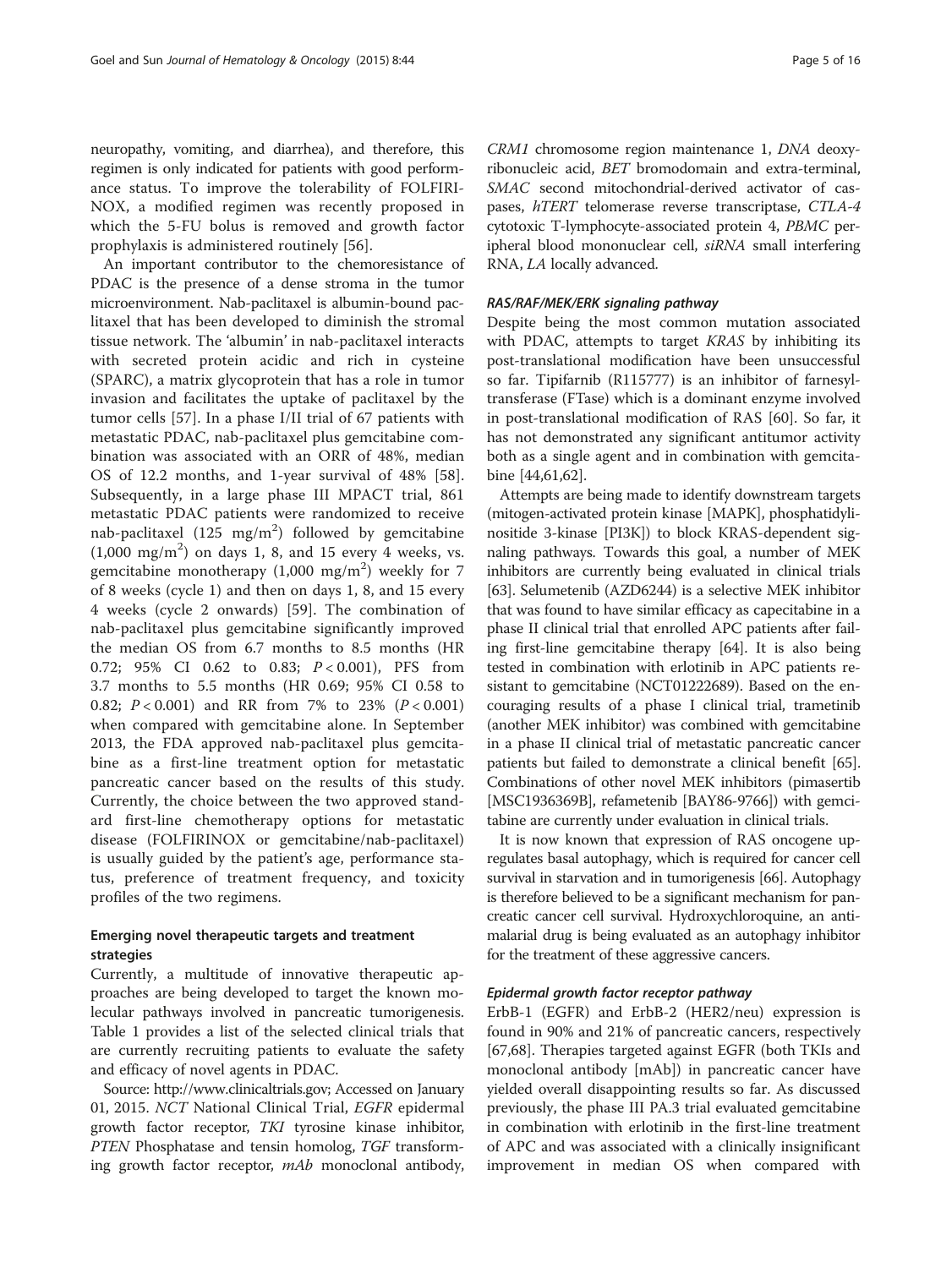# <span id="page-5-0"></span>Table 1 Summary of selected novel agents that are under evaluation in currently actively recruiting clinical trials

| Primary modes of action                       | Study agent(s)          | <b>NCT</b> identifier |              | Phase Disease stage             |
|-----------------------------------------------|-------------------------|-----------------------|--------------|---------------------------------|
| MEK inhibitor + Bcl-2 inhibitor               | Trametinib, navitoclax  | NCT02079740           | Ib/II        | LA, metastatic                  |
| MEK inhibitor + ErbB inhibitor                | PD-0325901, dacomitinib | NCT02039336           | 1/11         | Metastatic                      |
|                                               | Trametinib, lapatinib   | NCT02230553           | 1/11         | Metastatic                      |
| <b>EGFR TKI</b>                               | Afatinib                | NCT01728818           | $\parallel$  | Metastatic                      |
| PI3K inhibitor                                | <b>BKM120</b>           | NCT01571024           |              | Metastatic                      |
|                                               | <b>BYL719</b>           | NCT02155088           |              | LA, metastatic                  |
| PI3K inhibitor + MEK inhibitor                | BYL719, MEK162          | NCT01449058           | Ib/II        | Metastatic                      |
| AKT inhibitor                                 | MK2206                  | NCT01783171           |              | LA, metastatic                  |
| PTEN inducer                                  | AXP107-11               | NCT01182246           | Ib/II        | LA, metastatic                  |
| Wnt signaling inhibitor                       | OMP-54 F28              | NCT02050178           | Ib           | Metastatic                      |
|                                               | <b>OMP-18R5</b>         | NCT02005315           | Ib           | Metastatic                      |
|                                               | PRI-724                 | NCT01764477           |              | LA, metastatic                  |
|                                               | <b>LGK974</b>           | NCT01351103           | L            | LA, metastatic                  |
| Glycogen synthase kinase-3 inhibitor          | LY2090314               | NCT01632306           | I, II        | Metastatic                      |
| Notch signaling inhibitor                     | MK0752                  | NCT01098344           |              | LA, metastatic                  |
|                                               | PF-03084014             | NCT02109445           | Ib/II        | Metastatic                      |
|                                               | <b>OMP-59R5</b>         | NCT01647828           | Ib/II        | Metastatic                      |
|                                               | OMP-21 M18              | NCT01189929           | Ib           | LA, metastatic                  |
| Anti-connective tissue growth factor mAb      | FG-3019                 | NCT02210559           | $\mathbb{I}$ | LA unresectable                 |
| Heparan sulfate mimetic                       | M402                    | NCT01621243           | 1/11         | Metastatic                      |
| Hyaluronidase                                 | PEGPH20                 | NCT01839487           | $\parallel$  | Metastatic                      |
|                                               |                         | NCT01959139           | 1/11         | Metastatic                      |
| Hyaluronidase + anti-EGFR mAb                 | PEGPH20, cetuximab      | NCT02241187           | <b>NP</b>    | Resectable                      |
| Oncolytic adenovirus encoding hyaluronidase   | <b>VCN-01</b>           | NCT02045589           |              | LA, metastatic                  |
| Hedgehog inhibitor                            | IPI-926                 | NCT01383538           |              | LA, metastatic                  |
|                                               | GDC-0449                | NCT01088815           | $\parallel$  | Metastatic                      |
|                                               | LDE-225                 | NCT01431794           | 1/11         | LA                              |
| Hypoxia targeting agent                       | TH-302                  | NCT02047500           | L            | LA, metastatic                  |
| $TGF-\beta$ receptor I inhibitor              | LY2157299               | NCT01373164           | Ib/II        | LA, metastatic                  |
| Hypomethylating agent                         | Azacitidine             | NCT01845805           | 11           | Resected                        |
| AMP-activated protein kinase (AMPK) activator | Metformin               | NCT01954732           | L            | Localized                       |
|                                               | Metformin               | NCT02005419           | $\mathbb I$  | Localized                       |
|                                               | Metformin               | NCT01666730           | 11           | Metastatic                      |
| AMPK activator + mTOR inhibitor               | Metformin, Rapamycin    | NCT02048384           | Ib/II        | Metastatic                      |
| poly (ADP-ribose) polymerase (PARP) inhibitor | Veliparib               | NCT01908478           |              | LA                              |
|                                               | Veliparib               | NCT01489865           | 1/11         | Metastatic                      |
|                                               | Veliparib               | NCT01585805           | $\parallel$  | LA, metastatic                  |
|                                               | Rucaparib (AG-14699)    | NCT02042378           | $\parallel$  | LA, metastatic<br>(BRCA mutant) |
|                                               | Olaparib (AZD2281)      | NCT02184195           | Ш            | Metastatic<br>(BRCA mutant)     |
| Vascular targeting agent                      | ADH-1                   | NCT01825603           | L            | LA, metastatic                  |
| Antiangiogenic combination                    | $TI-118$                | NCT01509911           | Ш            | Metastatic                      |
| Arginine degrading enzyme                     | ADI-PEG 20              | NCT02101580           | Ib           | LA, metastatic                  |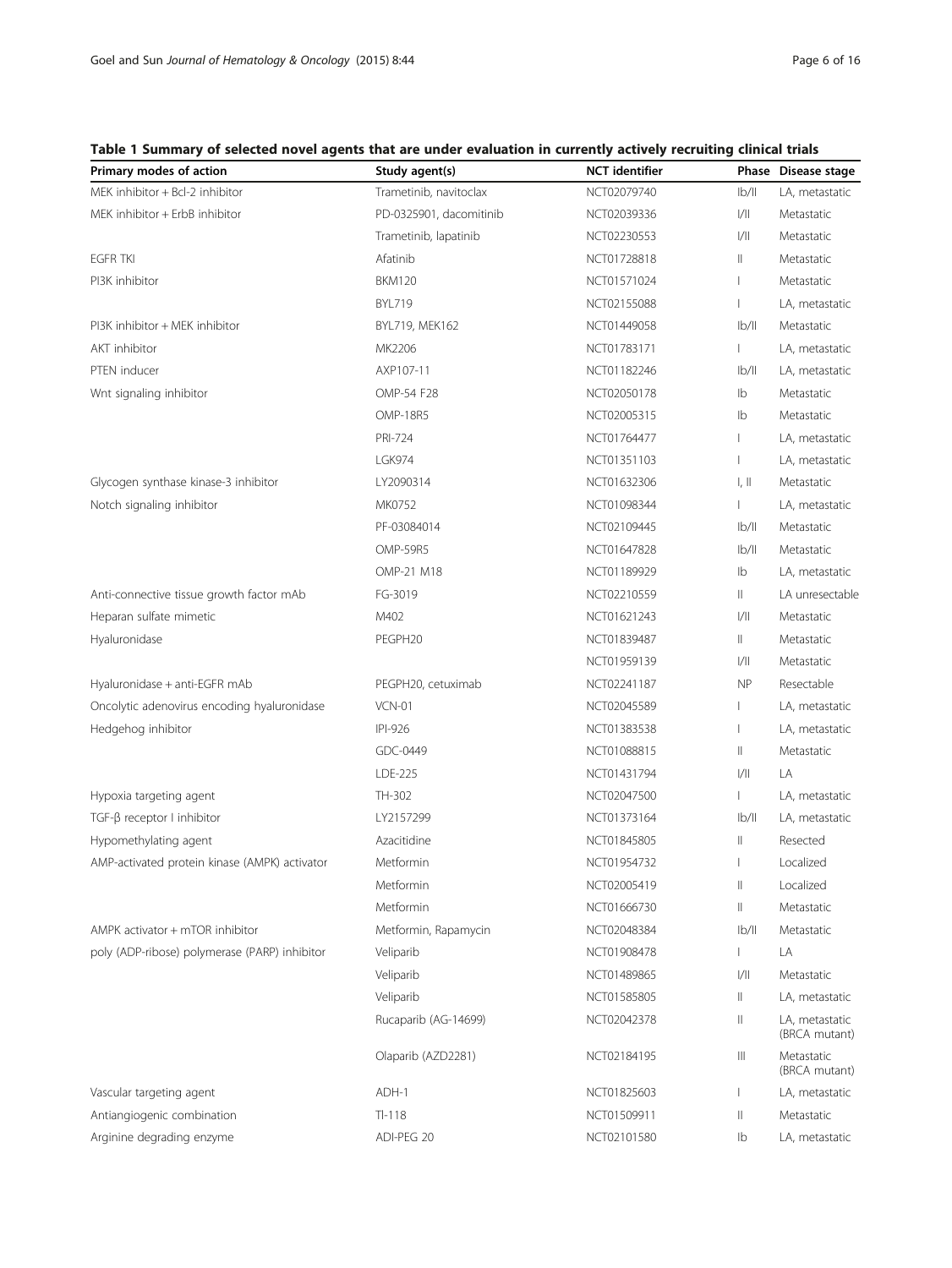# Table 1 Summary of selected novel agents that are under evaluation in currently actively recruiting clinical trials (Continued)

| Aurora A kinase inhibitor                      | Alisertib (MLN8237)               | NCT01924260,<br>NCT01677559 |             | LA, metastatic     |
|------------------------------------------------|-----------------------------------|-----------------------------|-------------|--------------------|
| CDK inhibitor + AKT inhibitor                  | Dinaciclib, MK2206                | NCT01783171                 |             | LA, metastatic     |
| a-ketoglutarate dehydrogenase (KGDH) inhibitor | CPI-613                           | NCT01835041                 |             | Metastatic         |
|                                                | CPI-613                           | NCT01839981                 |             | LA, metastatic     |
| c-Met inhibitor                                | Cabozantinib (XL184)              | NCT01663272                 |             | LA, metastatic     |
| CRM-1 inhibitor                                | Selinexor (KPT-330)               | NCT02178436                 | Ib/II       | Metastatic         |
| DNA minor groove binder                        | Lurbinectedin                     | NCT02210364                 |             | LA<br>unresectable |
| Src inhibitor                                  | Dasatinib                         | NCT01652976                 | Ш           | Metastatic         |
| Trk A, B, C inhibitors                         | PI X7486                          | NCT01804530                 | L           | LA, metastatic     |
| IDO inhibitor                                  | Indoximod                         | NCT02077881                 | 1/          | Metastatic         |
|                                                | <b>NLG919</b>                     | NCT02048709                 |             | Refractory         |
| Chemokine receptor 2 (CCR2) antagonist         | PF-04136309                       | NCT01413022                 |             | LA                 |
| Anti-tissue factor mAb                         | MORAb-066                         | NCT01761240                 |             | LA, metastatic     |
| Wee 1 inhibitor                                | MK1775                            | NCT02037230                 | 1/11        | LA<br>unresectable |
| BET bromodomain inhibitor                      | OTX015                            | NCT02259114                 | Ib          | LA, metastatic     |
| SMAC mimetic                                   | <b>LCL161</b>                     | NCT01934634                 |             | Metastatic         |
| Cancer stemness inhibitor                      | <b>BBI608</b>                     | NCT02231723                 | Ib          | Metastatic         |
| Janus Kinase (JAK) inhibitor                   | Ruxolitinib                       | NCT01822756                 |             | Metastatic         |
|                                                | Ruxolitinib                       | NCT02117479,<br>NCT02119663 | Ш           | Metastatic         |
|                                                | <b>INCB039110</b>                 | NCT01858883                 | Ib          | Metastatic         |
|                                                | Momelotinib                       | NCT02101021                 | Ш           | Metastatic         |
| Autophagy inhibitor                            | Hydroxychloroquine                | NCT01506973                 | 1/11        | Metastatic         |
|                                                | Hydroxychloroquine                | NCT01978184                 | Ш           | Resectable         |
|                                                | Hydroxychloroquine                | NCT01494155                 | Ш           | Resectable         |
| Cancer vaccine                                 | <b>GVAX</b>                       | NCT01088789                 | Ш           | Localized          |
|                                                | Poly ICLC and dendritic cells     | NCT01677962                 | 0           | LA unresectable    |
|                                                | Autologous tumor-derived HSP gp96 | NCT02133079                 | 1/11        | Resected           |
|                                                | GVAX/CRS-207                      | NCT02004262                 | Ш           | Metastatic         |
|                                                | Algenpantucel-L                   | NCT01836432                 | Ш           | LA                 |
| hTERT DNA cancer vaccine                       | INO-1400                          | NCT02327468                 |             | Non-metastatic     |
| CTLA-4 inhibitor                               | Ipilimumab                        | NCT01473940                 | Ib          | LA, metastatic     |
| Anti-PD-1 mAb                                  | $CT-011$                          | NCT01313416                 | Ш           | Resected           |
| Vaccine + CTLA-4 inhibitor                     | GVAX, ipilimumab                  | NCT01896869                 | Ш           | Metastatic         |
| Vaccine + anti-PD-1 mAb                        | GVAX/CRS-207, nivolumab           | NCT02243371                 | Ш           | Metastatic         |
| CTLA-4 inhibitor + anti-PD-1 mAb               | Ipilimumab, nivolumab             | NCT01928394                 | 1/11        | LA, metastatic     |
| Anti-CPAA mAb                                  | NPC-1C                            | NCT01834235                 | 1/11        | LA, metastatic     |
|                                                | NPC-1C                            | NCT01040000                 | $\parallel$ | LA, metastatic     |
| Anti-MUC1 mAb                                  | BTH1704                           | NCT02132403                 |             | LA, metastatic     |
| Anti-CEA BiTE mAb                              | <b>MEDI-565</b>                   | NCT01284231                 |             | Refractory         |
| Anti-CA-125 mAb                                | Oregovomab                        | NCT01959672                 | Ш           | Non-metastatic     |
| Pegylated recombinant human IL-10              | AM0010                            | NCT02009449                 |             | Metastatic         |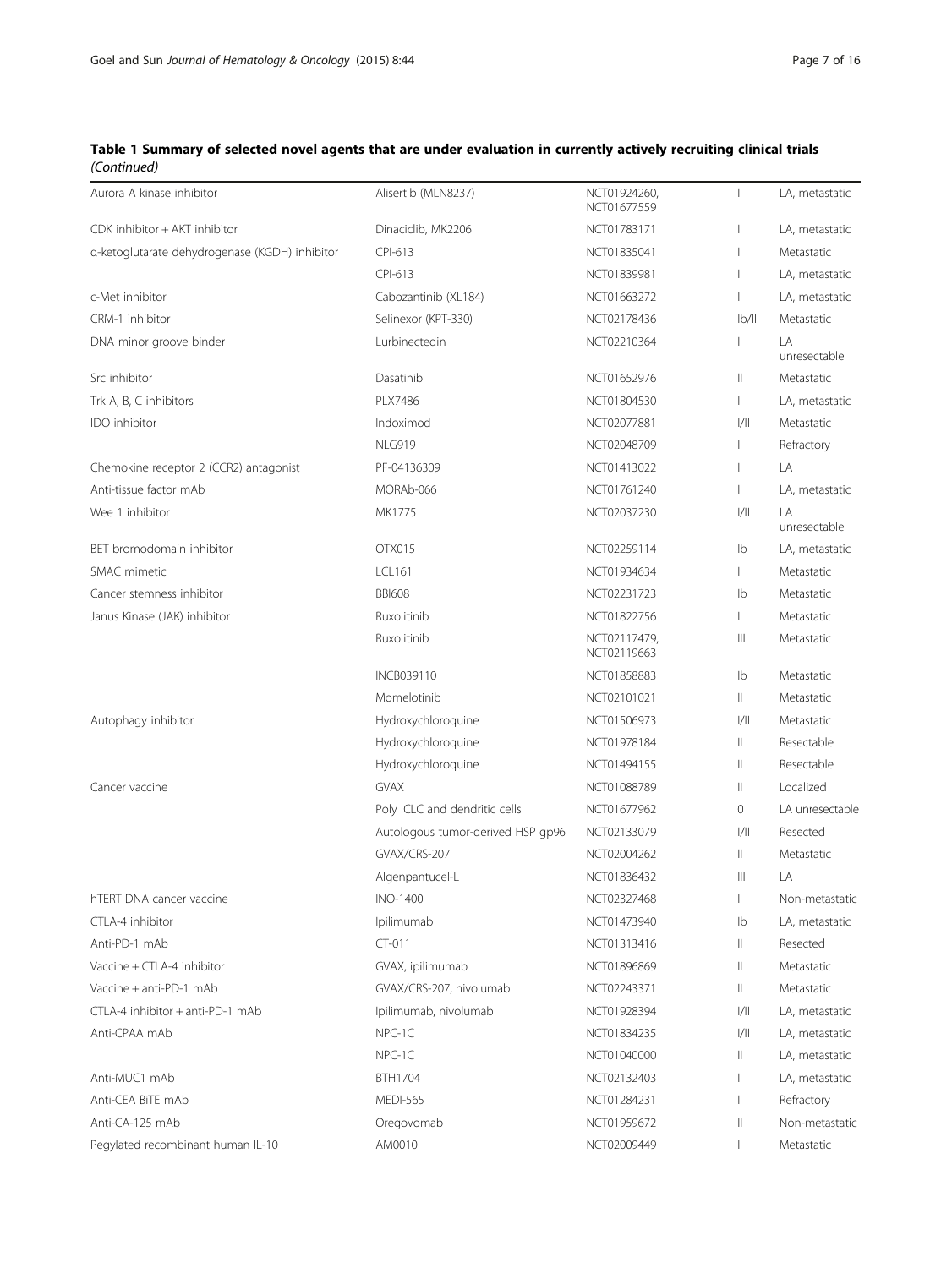| IL-1 receptor antagonist                                          | Anakinra                                       | NCT02021422 |                | Metastatic           |
|-------------------------------------------------------------------|------------------------------------------------|-------------|----------------|----------------------|
| RAS specific immunotherapy                                        | TG01                                           | NCT02261714 | 1/             | Resected             |
| Radioimmunotherapy                                                | 90Y-clivatuzumab tetraxetan (IMMU-<br>107)     | NCT01956812 | $\mathbb{H}$   | Metastatic           |
| <b>Activated T-cells</b>                                          | EGFRBi armed ATC infusions                     | NCT01420874 |                | Metastatic           |
| Dendritic cell/cytokine-induced killer cells                      | DC-CIK                                         | NCT01781520 | 1/             | LA, metastatic       |
| siRNA-transfected PBMC                                            | APN401                                         | NCT02166255 |                | LA, metastatic       |
| Autologous CAR T-cells                                            | RNA mesothelin re-directed CAR T-<br>cells     | NCT01897415 |                | Metastatic           |
|                                                                   | Anti-mesothelin gene engineered<br>lymphocytes | NCT01583686 | 1/             | Metastatic           |
| Autologous natural killer T-cells                                 | NKT cells                                      | NCT01801852 |                | Refractory           |
| Activated dendritic cells                                         | DCVax-Direct                                   | NCT01882946 | 1/             | LA, metastatic       |
| Autologous tumor infiltrating lymphocytes +<br><i>interleukin</i> | $TL, IL-2$                                     | NCT01174121 | $\parallel$    | Metastatic           |
| Antiguanylyl cyclase C antibody-drug<br>conjugate (ADC)           | <b>MLN0264</b>                                 | NCT02202785 | $\parallel$    | LA, metastatic       |
| Micellar nanoparticle-encapsulated cisplatin                      | NC-6004                                        | NCT02043288 | $\mathbf{III}$ | I A or<br>metastatic |
| Alkylating agent                                                  | Glufosfamide                                   | NCT01954992 | $\mathbb{H}$   | Metastatic           |

Table 1 Summary of selected novel agents that are under evaluation in currently actively recruiting clinical trials (Continued)

gemcitabine alone [\[54\]](#page-13-0). In another phase II study of gemcitabine-refractory APC patients, a combination of erlotinib and capecitabine was associated with only 10% radiological response and a median OS of 6.5 months [[69\]](#page-13-0). The combination of cetuximab and gemcitabine has also been evaluated in the treatment of APC patients [[70,71\]](#page-13-0). The initial phase II study demonstrated stable disease (SD) in 63% and partial response (PR) in 12% of the EGFR-expressing APC patients that were treated with cetuximab plus gemcitabine combination [\[70](#page-13-0)]. In a subsequent phase III study (Southwest Oncology Group [SWOG]-directed intergroup trial S0205), this combination was not associated with any survival benefit when compared with the single agent gemcitabine (6.3 months vs. 5.9 months; HR 1.06; 95% CI 0.91 to 1.23;  $P = 0.23$ ) [[71\]](#page-13-0). A randomized phase II study of panitumumab, erlotinib, and gemcitabine combination suggested a trend towards OS benefit when compared with erlotinib plus gemcitabine [[72\]](#page-14-0). However, this three-drug combination with dual inhibition of the EGFR pathway was associated with significant toxicities leading to early termination of the study. Anti-HER2 agent trastuzumab has been combined with gemcitabine in a phase II study that included metastatic pancreatic cancer patients with 2+ (88% patients) or 3+ (12% patients) HER2/neu overexpression by immunohistochemistry [[73\]](#page-14-0). The response rate of this combination was very similar to gemcitabine alone.

One of the probable explanations for the lack of a meaningful benefit from anti-EGFR TKIs in pancreatic cancer could be the development of acquired resistance

to these agents, which is a mechanism well studied in lung cancer [[74\]](#page-14-0). Clinical trials evaluating newer EGFR TKIs such as afatinib (NCT01728818) and dacomitinib (NCT02039336) in pancreatic cancer are currently underway.

#### Anti-angiogenesis

Targeting vascular endothelial growth factor (VEGF) pathway has shown promising results in the treatment of many solid cancers. However, anti-VEGF therapies have been ineffective clinically in treating patients with PDAC. The phase III Cancer and Leukemia Group B (CALGB) 80303 trial randomized 602 patients with APC to receive gemcitabine with or without bevacizumab in the first-line setting [\[75](#page-14-0)]. The addition of bevacizumab to gemcitabine was associated with increased toxicity and without any improvement in survival (5.8 months vs. 5.9 months;  $P = 0.95$ ). In another large, randomized phase III trial (AVITA), 607 metastatic pancreatic cancer patients were randomized to receive gemcitabine plus erlotinib with either bevacizumab or placebo [[76\]](#page-14-0). The bevacizumab arm was associated with statistically significant PFS advantage (4.6 months vs. 3.6 months; HR 0.73;  $P = 0.0002$ ) but a non-significant improvement in median OS (7.1 months vs. 6 months; HR 0.89;  $P =$ 0.2087). Axitinib is a selective oral inhibitor of VEGF receptor-1, -2, and -3 that has been combined with gemcitabine in a phase II clinical trial of APC patients and showed a statistically non-significant gain in OS [[77\]](#page-14-0). A subsequent phase III study that randomized 632 APC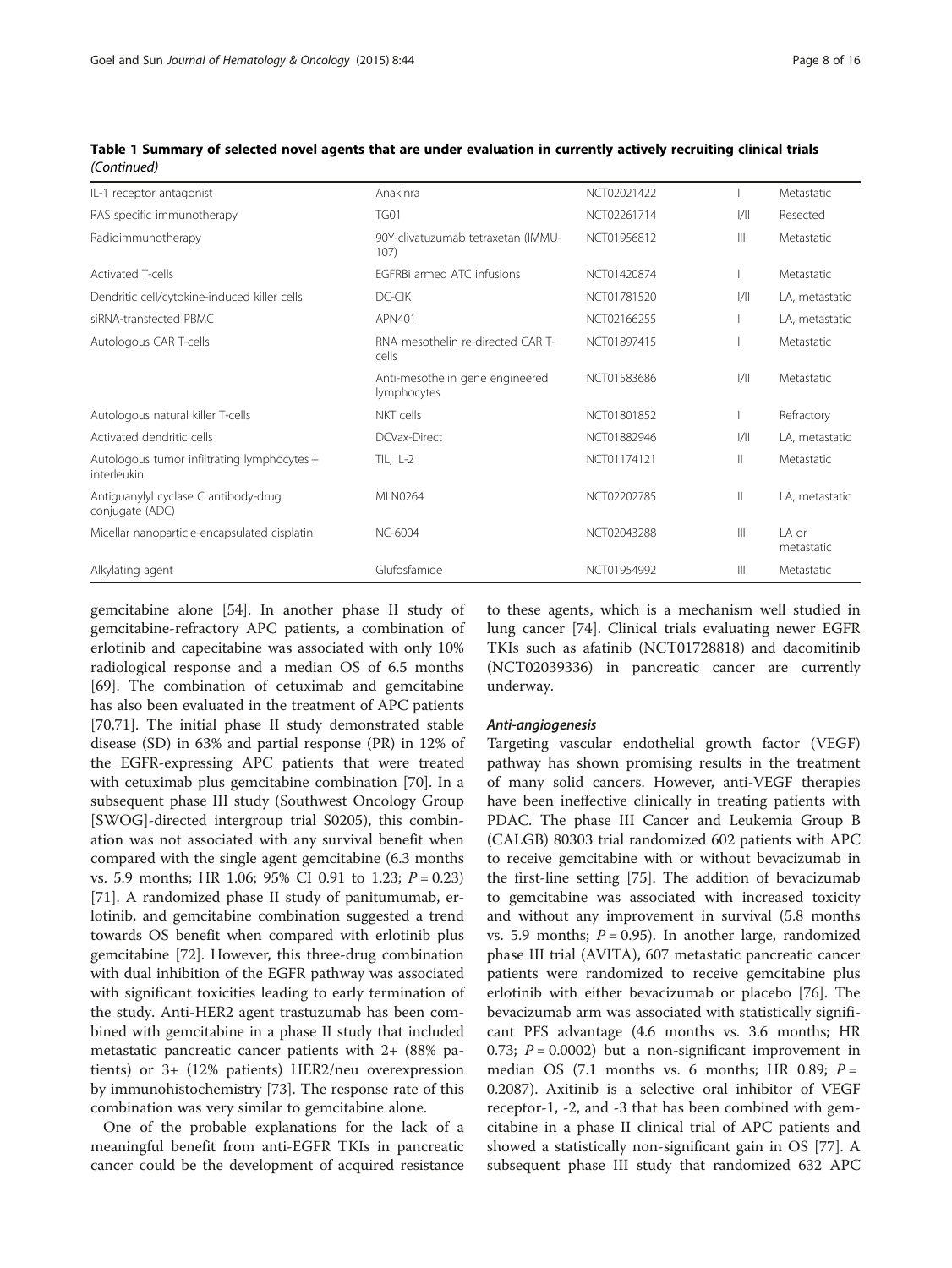patients to receive gemcitabine plus axitinib or placebo was terminated early due to the lack of survival benefit (8.5 months vs. 8.3 months; HR 1.014;  $P = 0.5436$ ) at the time of planned interim analysis [\[78](#page-14-0)]. Ziv-Aflibercept is an anti-VEGF recombinant fusion protein that has also been combined with gemcitabine in a phase III trial for the treatment of metastatic pancreatic cancer patients [[79\]](#page-14-0). However, this trial was terminated early as well due to the lack of efficacy at the time of planned interim analysis. Sorafenib and masitinib are oral multikinase inhibitors with antiangiogenic properties. In the phase III BAYPAN trial, addition of sorafenib to gemcitabine did not improve PFS in APC patients [[80](#page-14-0)]. The phase III study of gemcitabine plus masitinib also did not result in improvement of OS in patients with unresectable pancreatic cancer [\[81](#page-14-0)].

#### Insulin-like growth factor-1 receptor

Insulin-like growth factor (IGF)-1 receptor is highly expressed in PDAC and participates in downstream signaling pathways that are involved in cancer cell survival and proliferation. Several mAbs against IGF-1 receptor (cixutumumab, ganitumab, dalotuzumab) are currently being tested in clinical trials. Ganitumab (AMG 479) was studied in combination with gemcitabine in a phase II trial of metastatic pancreatic cancer patients and showed a slight improvement in 6-month survival rate when compared with gemcitabine plus placebo (57% vs. 50%) [[82\]](#page-14-0). However, the phase III GAMMA trial of ganitumab plus gemcitabine combination was terminated early due to lack of efficacy at the preplanned interim analysis. In another phase II trial that evaluated cixutumumab plus gemcitabine and erlotinib in metastatic pancreatic cancer patients, the three-drug combination did not improve the PFS or OS when compared with gemcitabine plus erlotinib [\[83](#page-14-0)].

#### PI3K/AKT/mTOR pathway

This is one of the major downstream effector pathways of KRAS gene that is being evaluated as a potential target for pancreatic cancer treatment [[84\]](#page-14-0). Rigosertib is a small molecular inhibitor of PI3K that was combined with gemcitabine in a phase II/III clinical trial (ONTRAC trial). The study was terminated early due to lack of demonstration of benefit at the time of interim analysis. Buparlisib (BKM120) is another PI3K inhibitor being evaluated in combination with mFOLFOX6 regimen in a study of advanced stage solid tumors including pancreatic cancer (NCT01571024). MK2206 is an AKT inhibitor currently under clinical evaluation in patients with pancreatic cancer (NCT01783171, NCT01658943). Archexin (RX-0201) is another AKT inhibitor that was evaluated in combination with gemcitabine in a phase II study (NCT01028495). BEZ235 is a combined inhibitor

of PI3K and mTOR. A phase I study evaluating the activity of BEZ235 plus a MEK inhibitor (MEK162) in advanced solid tumor patients (including pancreatic cancer) with KRAS, NRAS and/or BRAF mutations has recently completed (NCT01337765). Everolimus (RAD001) is a mTOR inhibitor that was associated with a PFS of 1.8 months and OS of 4.5 months in a phase II study consisting of 33 gemcitabine-refractory, metastatic pancreatic cancer patients [[85](#page-14-0)]. It is also being evaluated as a part of combination regimens with other agents in ongoing clinical trials.

#### Wnt/β-catenin pathway

Wnt signals are transduced through the frizzled receptor and lipoprotein-related protein to the β-catenin signaling cascade. There is evidence to suggest that Wnt pathway plays a role in pancreatic cancer formation via involvement in pancreatic cancer stem cells (CSCs) [\[86,87](#page-14-0)]. Phase I trials using mAbs (OMP-54 F28, OMP-18R5) against frizzled receptors to inhibit Wnt signaling in PDAC are currently ongoing (NCT02050178, NCT02005315).

#### Notch signaling pathway

Notch signaling has been shown to be upregulated in many human cancers including PDACs [\[88,89](#page-14-0)]. It mediates pancreatic CSC function and contributes to chemotherapy resistance, tumor recurrence, and metastases. Gamma secretase is an enzyme that causes proteolytic cleavage and release of the intracellular domain of the Notch, leading to activation of the Notch signaling pathway. In preclinical models, inhibition of Notch pathways with a gamma-secretase inhibitor (GSI) in combination with gemcitabine showed enhanced antitumor activity [[90](#page-14-0)]. A phase II study evaluating an oral GSI (RO4929097) in pretreated metastatic pancreatic cancer patients was recently completed (NCT01232829). MK0752 is another GSI being tested in combination with gemcitabine for first-line treatment of stage III and IV PDAC patients (NCT01098344). Tarextumab (anti-Notch2/3 mAb, OMP-59R5) and demcizumab (anti-DLL4 mAb, OMP-21 M18) also inhibit Notch signaling and are being evaluated in clinical trials. ALPINE trial is studying the combination of tarextumab with nab-paclitaxel and gemcitabine (NCT01647828).

#### Targeting desmoplastic tumor microenvironment

The desmoplastic stroma in the tumor microenvironment is now regarded as a key component of pancreatic cancer biology which not only acts as a physical barrier to effective drug delivery inside the tumor but also facilitates tumor growth and promotes metastases. Strategies aimed at targeting the stromal compartment may enhance the delivery of chemotherapeutic agents to the tumor cells leading to improved efficacy. The most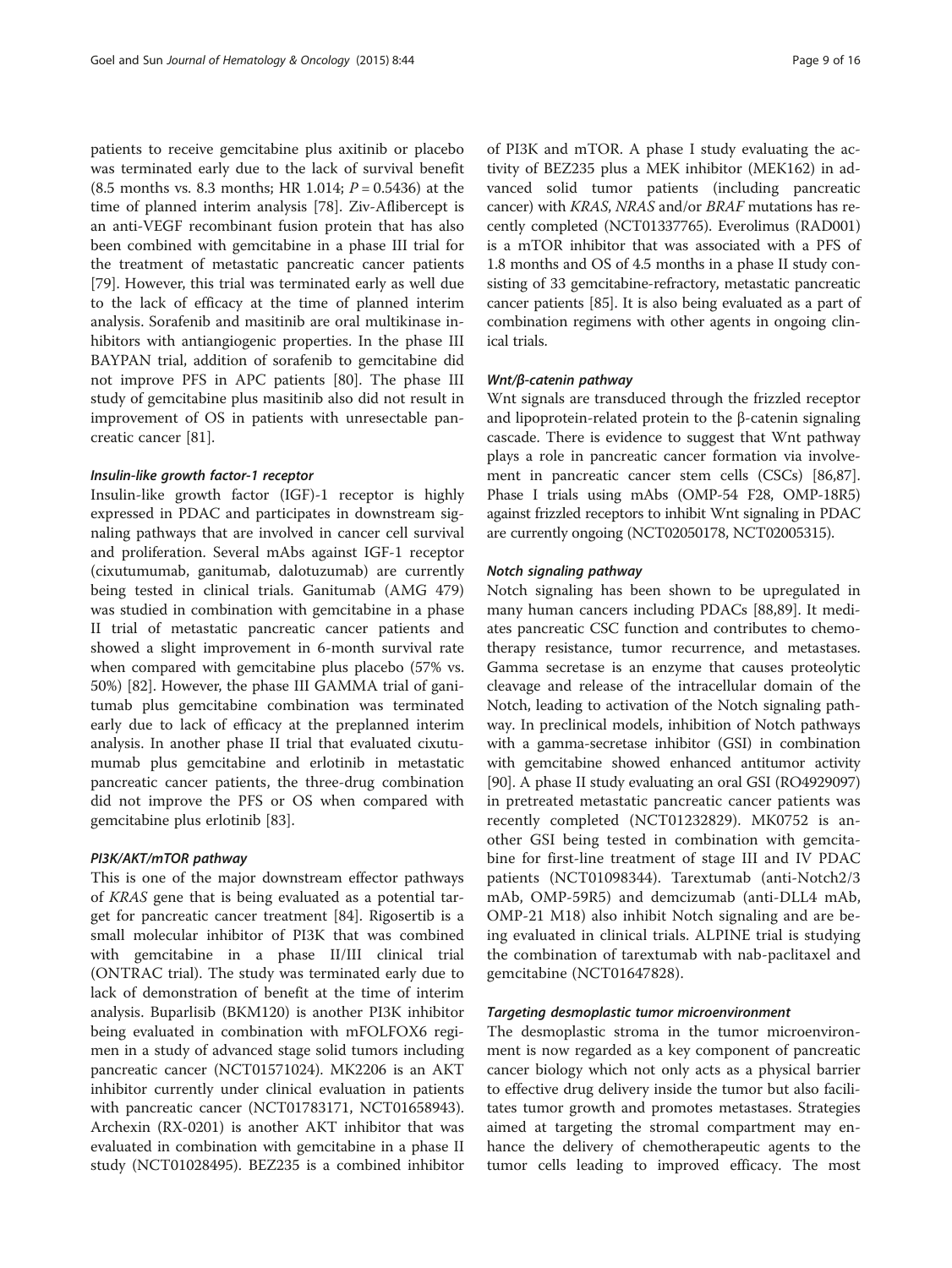promising targets include the SHH signaling pathway, hyaluronic acid, and SPARC.

SHH pathway is an important signaling system that can activate the characteristic desmoplastic reaction present in the microenvironment of pancreatic tumors [[22\]](#page-12-0). Sustained activation of this pathway enhances tumor growth during pancreatic oncogenesis [[91](#page-14-0)]. Several clinical trials have been initiated to investigate the activity of SHH inhibitors in patients with PDAC. Vismodegib (GDC-0449) is a SHH inhibitor under clinical evaluation in combination with gemcitabine and nabpaclitaxel (NCT01088815). Saridegib (IPI-926) is another agent targeting the SHH pathway that was combined with gemcitabine in a phase II study of APC, but the trial was prematurely terminated since the combination was associated with a shorter survival than gemcitabine alone (NCT01130142). A study combining the SHH inhibitor sonidegib (LDE225) with FOLFIRINOX in untreated APC patients is ongoing (NCT01485744).

Hyaluronan is a glycosaminoglycan present in the extracellular matrix of PDAC, and high levels within the tumor are usually associated with a poor prognosis. Pegylated human recombinant PH20 hyaluronidase (PEGPH20) degrades hyaluronan and has been shown to decrease the hyaluronic acid content in a geneticallyengineered PDAC mouse model, allowing for reexpansion of the PDAC blood vessels and enhanced intratumoral delivery of chemotherapeutic agents which leads to decreased tumor growth [\[92\]](#page-14-0). Clinically, the combination of PEGPH20 plus gemcitabine has shown promising activity in a phase Ib study of metastatic pancreatic cancer patients [\[93](#page-14-0)], and a phase II study of this combination is ongoing (NCT01453153). Another phase Ib/II study of PEGPH20 plus modified FOLFIRINOX combination in metastatic pancreatic cancer patients is currently under clinical evaluation (NCT01959139).

SPARC (osteonectin) is an extracellular matrix protein that plays a role in collagen turnover in the dense stroma. It is associated with invasion and metastasis in PDAC, and elevated levels are associated with poor prognosis. Nab-paclitaxel is albumin-bound paclitaxel that increases tumor accumulation of paclitaxel through binding of albumin to the stroma rich in overexpression of SPARC. As described previously, the efficacy of nabpaclitaxel plus gemcitabine combination in the first-line treatment of metastatic pancreatic cancer was demonstrated in the phase III MPACT trial which ultimately led to its FDA approval [[59\]](#page-13-0).

Some of the other novel strategies aimed at targeting the desmoplastic stroma within the pancreatic tumor include the use of matrix metalloproteinase (MMP) inhibitors, heparin derivatives, and hypoxia targeting agents. MMP inhibitors have been tried for the treatment of PDAC without much success to date. Marimastat (BB-2516) is a broad spectrum MMP inhibitor that was combined with gemcitabine in the treatment of APC but did not show any demonstrable clinical benefit [\[94](#page-14-0)]. Tanomastat (BAY12-9566) is another biphenyl MMP inhibitor with antiangiogenic and antimetastatic properties that was compared with gemcitabine for the treatment of APC patients and was found to be inferior to gemcitabine [[95\]](#page-14-0). Heparin-derivative agents such as 2-0, 3-0 desulfated heparin (ODSH) and necuparanib (M402) are currently being studied in combination with gemcitabine and nab-paclitaxel for treatment of patients with metastatic pancreatic cancer (NCT01461915, NCT01621243). It is now well established the pancreatic tumor microenvironment is characterized by hypoxia. Consequently, hypoxiatargeting agents are being developed to evaluate this novel therapeutic strategy. TH-302 is a hypoxia-activated prodrug that is activated into a potent DNA-alkylating agent, bromo-isophosphoramide mustard selectively under hypoxic conditions. A recent phase II study of TH-302 plus gemcitabine showed a significant improvement in primary end point of PFS when compared with gemcitabine alone (5.6 months vs. 3.6 months; HR 0.61; 95% CI 0.43 to 0.87;  $P = 0.005$  [\[96](#page-14-0)]. A phase III trial of this combination is currently in progress (MAESTRO study; NCT01746979).

#### TGF-β signaling pathway

TGF-β participates in stimulating stromal reaction, invasion, metastases, and angiogenesis in PDAC [[97](#page-14-0)]. Examples of novel agents that target TGF-β signaling include trabedersen (AP-12009) and galunisertib (LY2157299). Trabedersen is a specific inhibitor of TGF-β2 that has demonstrated good safety and encouraging survival results in the phase I/II clinical study [[98\]](#page-14-0). Galunisertib is being evaluated in combination with gemcitabine for the treatment of patients with APC in an ongoing phase Ib/ II clinical trial (NCT01373164).

#### Epigenetic modification

Epigenetic changes such as histone deacetylation (HDAC) and DNA methylation (cytosine methylation within CG dinucleotides) can result in inactivation of the tumor suppressor genes leading to tumor growth and progression. Vorinostat is a HDAC inhibitor being tested in a phase I/ II study of LAPC patients in combination with capecitabine and radiotherapy (NCT00948688). 5-Azacytidine is a cytosine analog that inhibits DNA methyltransferase, and a phase I study of its combination with gemcitabine in APC patients was recently terminated (NCT01167816).

# Adenosine monophosphate-activated protein kinase pathway

The oral anti-diabetic drug metformin is an activator of adenosine monophosphate-activated protein kinase (AMPK)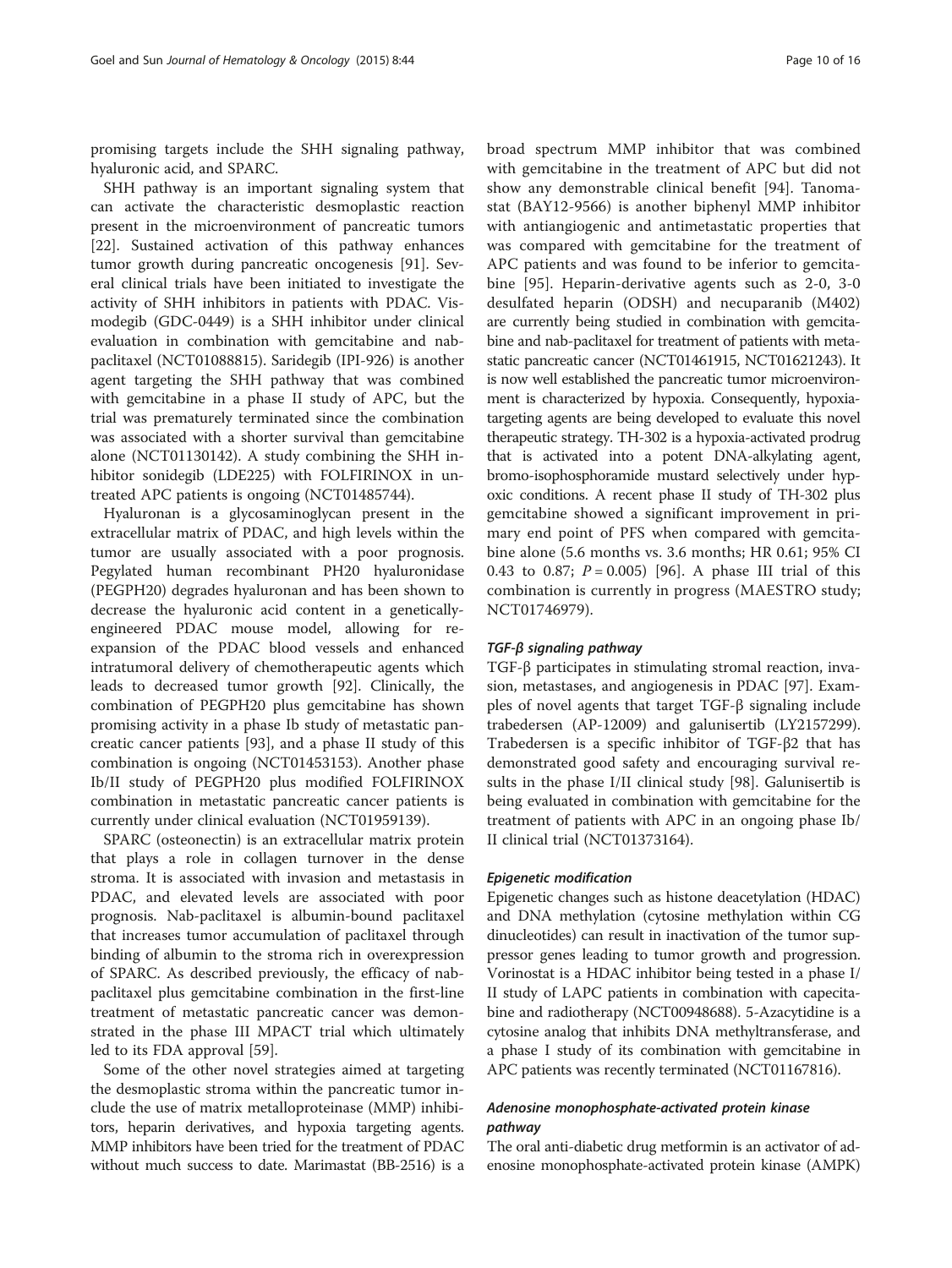and disrupts the crosstalk between insulin receptor and G protein-coupled receptors (GPCR) signaling in pancreatic cancer cells, via inhibition of mTOR and suppression of its downstream effectors [[99](#page-14-0)]. In xenograft mice models, metformin has been shown to inhibit pancreatic cancer growth [[99](#page-14-0)]. Clinically, the available data surrounding the benefit of metformin in pancreatic cancer is conflicting and is mostly derived from retrospective studies. In a hospitalbased case-control study, metformin was shown to decrease the risk of developing pancreatic cancer among diabetics [[100\]](#page-14-0). In another retrospective analysis, metformin use was associated with an improvement in survival for the PDAC patients with diabetes [[101\]](#page-14-0). In contrast, a more recent study from the UK failed to demonstrate a survival benefit from metformin use in PDAC patients [\[102](#page-14-0)]. There are multiple ongoing phase I and phase II trials that are evaluating the efficacy of metformin in PDAC. A phase I study of metformin plus erlotinib and gemcitabine in patients with APC has recently completed accrual (NCT01210911).

#### Synthetic lethality

The DNA double-strand breaks are repaired by a process of homologous recombination that is mediated via BRCA1 and BRCA2 proteins. Mutations in BRCA render this repair mechanism dysfunctional and are known to occur in both sporadic and familial cases of pancreatic cancer. Poly (ADP-ribose) polymerase (PARP) is another critical enzyme that mediates repair of DNA single-strand breaks. PARP pathway assumes the major role for DNA repair when BRCA mutation occurs. Consequently, inhibition of the PARP pathway results in 'synthetic lethality' via inhibition of DNA repair in BRCA-deficient tumor cells. A phase II study of veliparib alone or in combination with gemcitabine plus cisplatin for locally advanced and metastatic, BRCA 1–2, and PALB2-mutated pancreatic cancer patients is ongoing (NCT01585805). Other PARP inhibitors that are being evaluated in pancreatic cancer clinical trials include rucaparib (AG-14699; NCT02042378) and olaparib (AZD2281; NCT00515866).

#### Immunotherapy-based approaches

Despite significant efforts, no immunotherapeutic strategy against pancreatic cancer has demonstrated clinical benefit in a randomized phase III trial till date. This has been attributed to the immunologically quiescent microenvironment of pancreatic cancer. Currently, several approaches aimed at stimulating the host immune system against the pancreatic cancer tumor cells are under evaluation.

GI-4000, a form of RAS-specific immunotherapy, is heat-killed recombinant Saccharomyces cerevisiae yeast that expresses mutant RAS peptides [[103](#page-14-0)]. A phase II trial of GI-4000 plus adjuvant gemcitabine is ongoing (NCT00300950). Reovirus is a tumor-targeted replicationcompetent virus with specificity for RAS-activated cells [[104](#page-14-0)]. It is being combined with chemotherapy for the treatment of APC patients in two phase II clinical trials (NCT00998322, NCT01280058).

Developing vaccines against tumor antigens is another potential immunotherapeutic strategy to treat pancreatic cancer. Several antigens have been explored as potential targets for vaccine-based treatment in pancreatic cancer including carcinoembryonic antigen (CEA) [\[105\]](#page-14-0), MUC1 [\[106,107](#page-14-0)], and heat shock proteins (HSP) [[108\]](#page-14-0). Algenpantucel-L immunotherapy is a whole-cell allogeneic pancreatic cancer vaccine composed of two irradiated human pancreatic cell lines that have been genetically modified to overexpress murine alpha(1,3)-galactosyltransferase, resulting in expression of alpha-galactosyl (Alpha-Gal) epitopes on membrane glycoproteins and glycolipids. Since human cells do not express these epitopes, an immediate hyperacute rejection response ensues leading to the development of strong T-cell mediated antitumor immunity. This immunotherapeutic agent has demonstrated encouraging activity when combined with radiation and 5-FU plus gemcitabine in a phase II adjuvant trial of resected PDAC patients [\[109](#page-14-0)]. The phase III adjuvant trial that compares gemcitabine with or without algenpantucel-L, followed by chemoradiation has also completed recently (NCT01072981). Another phase III neoadjuvant trial is evaluating FOLFIRINOX with or without algenpantucel-L, followed by chemoradiation in borderline-resectable and unresectable LAPC patients (NCT01836432). GV1001 is a telomerase peptide vaccine shown to prolong survival when combined with granulocyte-macrophage colonystimulating factor (GM-CSF) in a phase I/II study of unresectable LAPC patients [[110](#page-14-0)]. However, the phase III study comparing GV1001 and gemcitabine in sequential combination, vs. gemcitabine monotherapy in advanced unresectable pancreatic cancer was terminated early due to lack of survival benefit in the GV1001 arm (NCT00358566). G17D (Gastrimmune) is an antigastrin-17 immunogen that was evaluated in a randomized, multicenter, placebocontrolled study of APC patients and showed a nonsignificant improvement in OS when compared to placebo [\[111](#page-14-0)]. Another potential therapeutic strategy that has been explored is combining two vaccines (GVAX plus CRS-207) with the hope to achieve an enhanced efficacy. GVAX is composed of pancreatic cancer cells that have been genetically modified to secrete GM-CSF and can induce T-cell responses. CRS-207 is a liveattenuated Listeria-based vaccine that can induce listeriolysin O and mesothelin-specific T-cell responses. The combination of GVAX plus CRS-207 is being evaluated in a phase IIb clinical trial (ECLIPSE) that consists of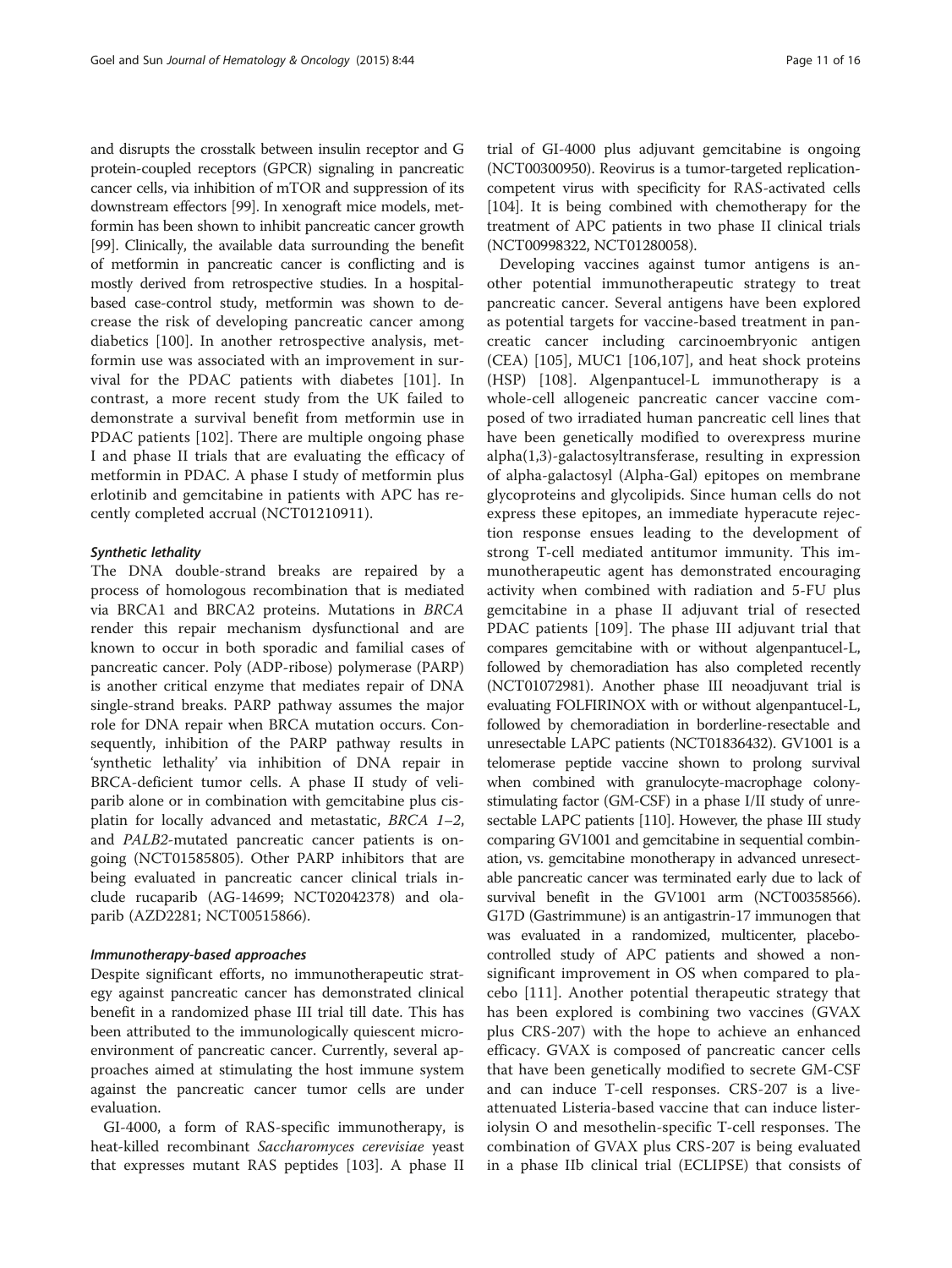previously treated metastatic pancreatic cancer patients (NCT02004262).

Prostate stem cell antigen (PSCA) is a glycosylphosphatidylinositol-linked cell surface antigen expressed in pancreatic cancers. AGS-1C4D4 is a fully human IgG1 mAb against PSCA that has been combined with gemcitabine for the treatment of metastatic pancreatic cancer patients and has shown encouraging results [[112](#page-14-0)].

It is now established that CD40 activation can reverse immune suppression and drive antitumor T-cell responses. Utilizing this concept, agonist CD40 antibody has been used in combination with gemcitabine in a phase I study to shrink PDAC by stimulating tumor macrophages against pancreatic cancer stroma [[113](#page-14-0)].

Immunoinhibitory checkpoint pathways (cytotoxic T lymphocyte-associated protein-4 [CTLA-4]/B7, programmed cell death-1 [PD-1]/programmed cell death ligand-1 [PD-L1]) are emerging as interesting immunotherapeutic targets for the treatment of cancer. Single agent ipilimumab was evaluated in a phase II trial of APC and failed to demonstrate an appreciable antitumor activity [[114](#page-14-0)]. The combination of ipilimumab with gemcitabine is currently under phase I evaluation (NCT01473940).

Radioimmunotherapy with  $90Y$ -clivatuzumab tetraxetan (radioimmunoconjugate comprised of the humanized mAb HuPAM4 that is radiolabeled with yttrium-90) is another potential therapeutic strategy that is being evaluated in clinical trials. The combination of <sup>90</sup>Y-clivatuzumab tetraxetan with low-dose gemcitabine demonstrated a median OS of 7.7 months in a phase I study of untreated APC patients [[115](#page-15-0)]. The phase III study (PANCRIT-1) of this combination in pretreated metastatic pancreatic cancer patients is ongoing (NCT01956812).

An additional therapeutic strategy is adoptive cell transfer (ACT) approach which utilizes introduction of engineered T-cells with chimeric antigen receptors (CARs) to specifically recognize a tumor antigen of interest. This personalized immunotherapy approach is still under preclinical stages of development in the field of pancreatic cancer [[116\]](#page-15-0).

#### Novel cytotoxic agents

PEP02 (MM-398) is a novel nanoparticle liposomal formulation of irinotecan. In a phase II study of gemcitabine-refractory metastatic PDAC patients, treatment with single agent PEP02 was associated with a median PFS and OS of 9 weeks and 21.6 weeks, respectively [[117](#page-15-0)]. A phase III trial (NAPOLI 1) is evaluating the combination of PEP02 with 5-FU in metastatic pancreatic cancer patients who have failed prior gemcitabine-based therapy (NCT01494506).

S-1 is a fourth-generation oral fluoropyrimidine that contains tegafur (FT, a prodrug of 5-FU), 5-chloro-2,4 dihydropyrimidine (CHDP), and potassium oxonate (Oxo). It has been evaluated in the treatment of both resectable and advanced pancreatic cancer with encouraging results. In a phase II Japanese study (PC-01), 116 patients with unresectable APC were randomized to receive gemcitabine plus S-1 vs. gemcitabine alone [\[118](#page-15-0)]. There was significant improvement in the ORR (28.3% vs. 6.8%;  $P = 0.005$ ) and median OS (13.7 months vs. 8.0 months;  $P = 0.035$ ) in the S-1 arm. Japan Adjuvant Study Group of Pancreatic Cancer (JASPAC-01) is a phase III non-inferiority trial that compared S-1 with gemcitabine as adjuvant chemotherapy for patients with curatively resected pancreatic cancer [[119\]](#page-15-0). The interim analysis showed that S-1 was non-inferior to gemcitabine (OS at 2 years was 70% vs. 53%; HR 0.56; 95% CI 0.42 to 0.74;  $P < 0.0001$  for non-inferiority) [[120\]](#page-15-0). Based on the results of this study, the authors proposed that S-1 should be considered as a new standard treatment for patient with resected pancreatic cancer.

#### Identification of biomarkers

Development of more efficacious approaches for pancreatic cancer treatment would require identification of biomarkers that can predict the response and toxicity to various therapeutic agents. Research efforts geared towards this objective are underway.

The human equilibrative nucleoside transporter-1 (hENT1) plays an important role in the uptake of gemcitabine in cells and has been evaluated as a potential predictive biomarker of gemcitabine response. In a study that evaluated the expression pattern of genes involved in gemcitabine activity in 102 pancreatic tumor specimens, it was found that low hENT-1 expression levels were associated with a poorer prognosis [\[121\]](#page-15-0). However, in the pivotal phase II Low hENT1 and Adenocarcinoma of the Pancreas (LEAP) study, the hENT1 status was shown to have no clinical utility for predicting gemcitabine sensitivity [\[122\]](#page-15-0). Some additional potential biomarkers that have been evaluated in pancreatic cancer treatment include deoxycytidine kinase (dCK), ribonucleoside reductase-M1 (RRM1), and -M2 (RRM2) [\[123,124](#page-15-0)], KRAS status, SPARC staining [\[58\]](#page-13-0), IGF-1R expression, and rs9582036 single nucleotide polymorphism (SNP) in the VEGF receptor-1 region [[125](#page-15-0)]. Recently, pharmacogenomic profiling of circulating tumor and invasive cells (CTICs) isolated from patients with PDAC was evaluated as a predictor of tumor response, progression, and resistance [[126](#page-15-0)].

#### Future directions and conclusion

The therapeutic advances in the field of pancreatic cancer have been painstakingly slow. Although we have seen a few breakthroughs in therapy for advanced disease in the recent years, the overall progress made in the field of pancreatic cancer has been relatively small in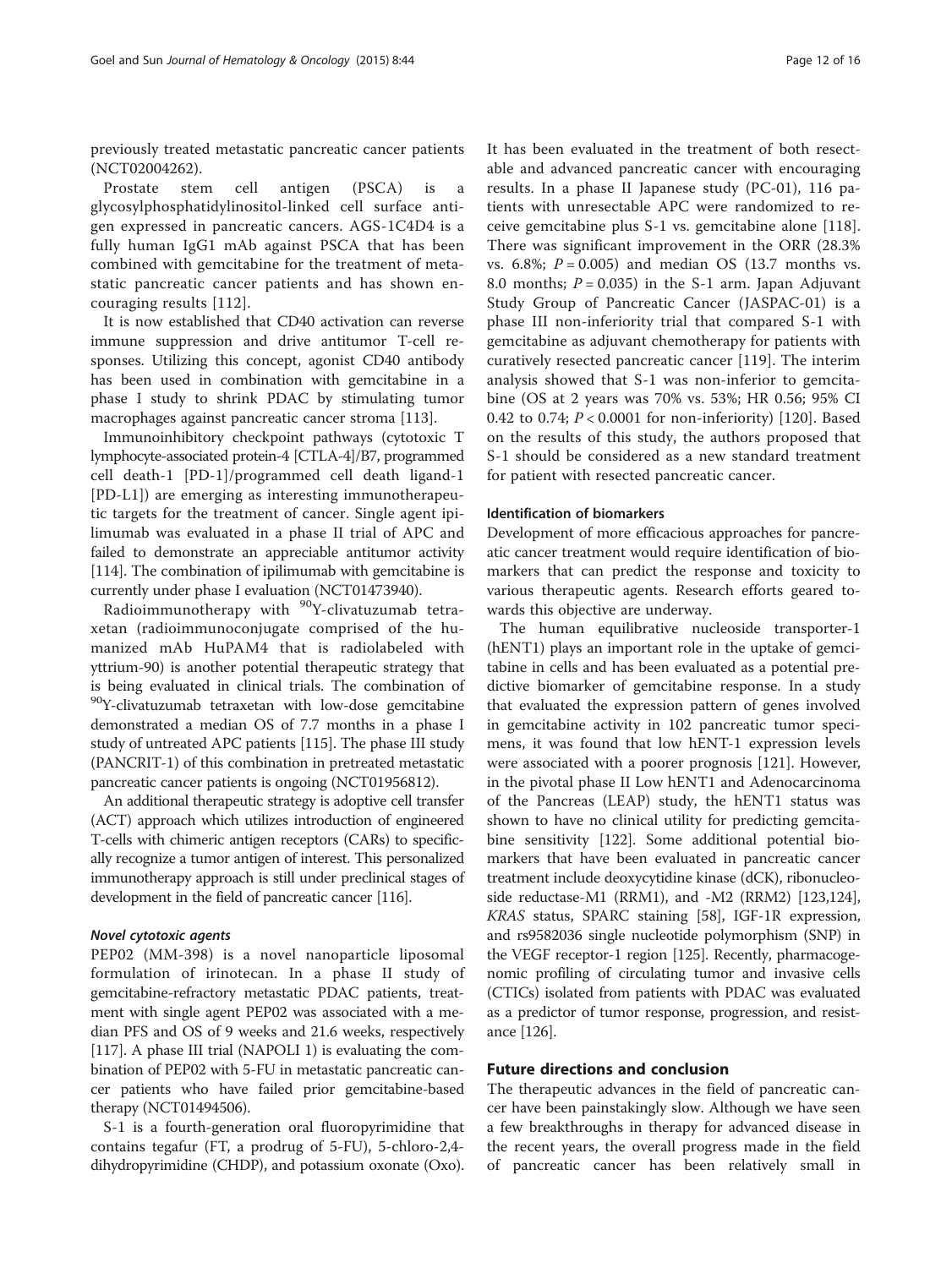<span id="page-12-0"></span>comparison to the some other tumor types. It should be noted that the majority of pancreatic cancer clinical trials over the past 5 years have failed to demonstrate any significant clinical benefit. A substantial fraction of these studies evaluated drug combinations using gemcitabine as the chemotherapy backbone. This should make us think that maybe it is time to move away from gemcitabine-based combinations and focus attention on developing innovative strategies to attack the pancreatic cancer oncogenesis. Selecting drug combinations with novel agents that target not only the primary tumor but also the surrounding stroma might be one such approach. Since our ability to safely combine drugs will be enhanced if the drug selection is based on biomarkers, we would also need prospective studies to validate potential biomarkers in well-defined patient populations in order to maximize the clinical efficacy while minimizing the toxicity of the therapeutic agents.

It is now well established that pancreatic cancer is a heterogeneous and a genetically diverse disease that results from successive accumulation of mutations over a long period of time, and these mutations affect multiple molecular pathways involved in pancreatic tumorigenesis. The presence of desmoplastic reaction in the tumor microenvironment and its role in pancreatic cancer initiation, invasion, and metastases is also being recognized. Consequently, multiple potential therapeutic approaches against pancreatic cancer are being developed and evaluated in several ongoing preclinical and clinical trials. We are hopeful that at least some of these novel strategies will demonstrate clinically meaningful benefit in future phase III studies and add to our armamentarium for treating this lethal malignancy.

#### Competing interests

The authors declare that they have no competing interests.

#### Authors' contributions

GG drafted the manuscript and revised it critically for important intellectual content. WS revised the manuscript critically for important intellectual content. Both authors read and approved the final manuscript.

#### Received: 21 January 2015 Accepted: 21 April 2015 Published online: 03 May 2015

#### References

- 1. Siegel RL, Miller KD, Jemal A. Cancer statistics, 2015. CA Cancer J Clin. 2015;65:5–29.
- 2. Jones S, Zhang X, Parsons DW, Lin JC, Leary RJ, Angenendt P, et al. Core signaling pathways in human pancreatic cancers revealed by global genomic analyses. Science. 2008;321:1801–6.
- 3. Blackford A, Parmigiani G, Kensler TW, Wolfgang C, Jones S, Zhang X, et al. Genetic mutations associated with cigarette smoking in pancreatic cancer. Cancer Res. 2009;69:3681–8.
- 4. Genkinger JM, Spiegelman D, Anderson KE, Bergkvist L, Bernstein L, van den Brandt PA, et al. Alcohol intake and pancreatic cancer risk: a pooled analysis of fourteen cohort studies. Cancer Epidemiol Biomarkers Prev. 2009;18:765–76.
- 5. Philip B, Roland CL, Daniluk J, Liu Y, Chatterjee D, Gomez SB, et al. A high-fat diet activates oncogenic Kras and COX2 to induce development of pancreatic ductal adenocarcinoma in mice. Gastroenterology. 2013;145:1449–58.
- 6. Amaral AF, Porta M, Silverman DT, Milne RL, Kogevinas M, Rothman N, et al. Pancreatic cancer risk and levels of trace elements. Gut. 2012;61:1583–8.
- 7. Wormann SM, Algul H. Risk factors and therapeutic targets in pancreatic cancer. Front Oncol. 2013;3:282.
- 8. Shi C, Hruban RH, Klein AP. Familial pancreatic cancer. Arch Pathol Lab Med. 2009;133:365–74.
- 9. Hruban RH, Canto MI, Goggins M, Schulick R, Klein AP. Update on familial pancreatic cancer. Adv Surg. 2010;44:293–311.
- 10. Canto MI, Harinck F, Hruban RH, Offerhaus GJ, Poley JW, Kamel I, et al. International Cancer of the Pancreas Screening (CAPS) Consortium summit on the management of patients with increased risk for familial pancreatic cancer. Gut. 2013;62:339–47.
- 11. Hruban RH, Goggins M, Parsons J, Kern SE. Progression model for pancreatic cancer. Clin Cancer Res. 2000;6:2969–72.
- 12. Hruban RH, Wilentz RE, Kern SE. Genetic progression in the pancreatic ducts. Am J Pathol. 2000;156:1821–5.
- 13. Yachida S, Jones S, Bozic I, Antal T, Leary R, Fu B, et al. Distant metastasis occurs late during the genetic evolution of pancreatic cancer. Nature. 2010;467:1114–7.
- 14. Maitra A, Hruban RH. Pancreatic cancer. Annu Rev Pathol. 2008;3:157–88.
- 15. Caldas C, Kern SE. K-ras mutation and pancreatic adenocarcinoma. Int J Pancreatol. 1995;18:1–6.
- 16. di Magliano MP, Logsdon CD. Roles for KRAS in pancreatic tumor development and progression. Gastroenterology. 2013;144:1220–9.
- 17. Yachida S, Iacobuzio-Donahue CA. Evolution and dynamics of pancreatic cancer progression. Oncogene. 2013;32:5253–60.
- 18. Agbunag C, Bar-Sagi D. Oncogenic K-ras drives cell cycle progression and phenotypic conversion of primary pancreatic duct epithelial cells. Cancer Res. 2004;64:5659–63.
- 19. Sasaki S, Yamamoto H, Kaneto H, Ozeki I, Adachi Y, Takagi H, et al. Differential roles of alterations of p53, p16, and SMAD4 expression in the progression of intraductal papillary-mucinous tumors of the pancreas. Oncol Rep. 2003;10:21–5.
- 20. Yachida S, Iacobuzio-Donahue CA. The pathology and genetics of metastatic pancreatic cancer. Arch Pathol Lab Med. 2009;133:413–22.
- 21. Neesse A, Michl P, Frese KK, Feig C, Cook N, Jacobetz MA, et al. Stromal biology and therapy in pancreatic cancer. Gut. 2011;60:861–8.
- 22. Tian H, Callahan CA, DuPree KJ, Darbonne WC, Ahn CP, Scales SJ, et al. Hedgehog signaling is restricted to the stromal compartment during pancreatic carcinogenesis. Proc Natl Acad Sci U S A. 2009;106:4254–9.
- 23. Wagner M, Redaelli C, Lietz M, Seiler CA, Friess H, Buchler MW, Curative resection is the single most important factor determining outcome in patients with pancreatic adenocarcinoma. Br J Surg. 2004;91:586–94.
- 24. Hidalgo M. Pancreatic cancer. N Engl J Med. 2010;362:1605–17.
- 25. Neoptolemos JP, Stocken DD, Bassi C, Ghaneh P, Cunningham D, Goldstein D, et al. Adjuvant chemotherapy with fluorouracil plus folinic acid vs gemcitabine following pancreatic cancer resection: a randomized controlled trial. JAMA. 2010;304:1073–81.
- 26. Neoptolemos JP, Stocken DD, Friess H, Bassi C, Dunn JA, Hickey H, et al. A randomized trial of chemoradiotherapy and chemotherapy after resection of pancreatic cancer. N Engl J Med. 2004;350:1200–10.
- 27. Regine WF, Winter KA, Abrams R, Safran H, Hoffman JP, Konski A, et al. Fluorouracil-based chemoradiation with either gemcitabine or fluorouracil chemotherapy after resection of pancreatic adenocarcinoma: 5-year analysis of the U.S. Intergroup/RTOG 9704 phase III trial. Ann Surg Oncol. 2011;18:1319–26.
- 28. Oettle H, Post S, Neuhaus P, Gellert K, Langrehr J, Ridwelski K, et al. Adjuvant chemotherapy with gemcitabine vs observation in patients undergoing curative-intent resection of pancreatic cancer: a randomized controlled trial. JAMA. 2007;297:267–77.
- 29. Regine WF, Winter KA, Abrams RA, Safran H, Hoffman JP, Konski A, et al. Fluorouracil vs gemcitabine chemotherapy before and after fluorouracil-based chemoradiation following resection of pancreatic adenocarcinoma: a randomized controlled trial. JAMA. 2008;299:1019–26.
- 30. Evans DB, Rich TA, Byrd DR, Cleary KR, Connelly JH, Levin B, et al. Preoperative chemoradiation and pancreaticoduodenectomy for adenocarcinoma of the pancreas. Arch Surg. 1992;127:1335–9.
- 31. Pisters PW, Abbruzzese JL, Janjan NA, Cleary KR, Charnsangavej C, Goswitz MS, et al. Rapid-fractionation preoperative chemoradiation, pancreaticoduodenectomy, and intraoperative radiation therapy for resectable pancreatic adenocarcinoma. J Clin Oncol. 1998;16:3843–50.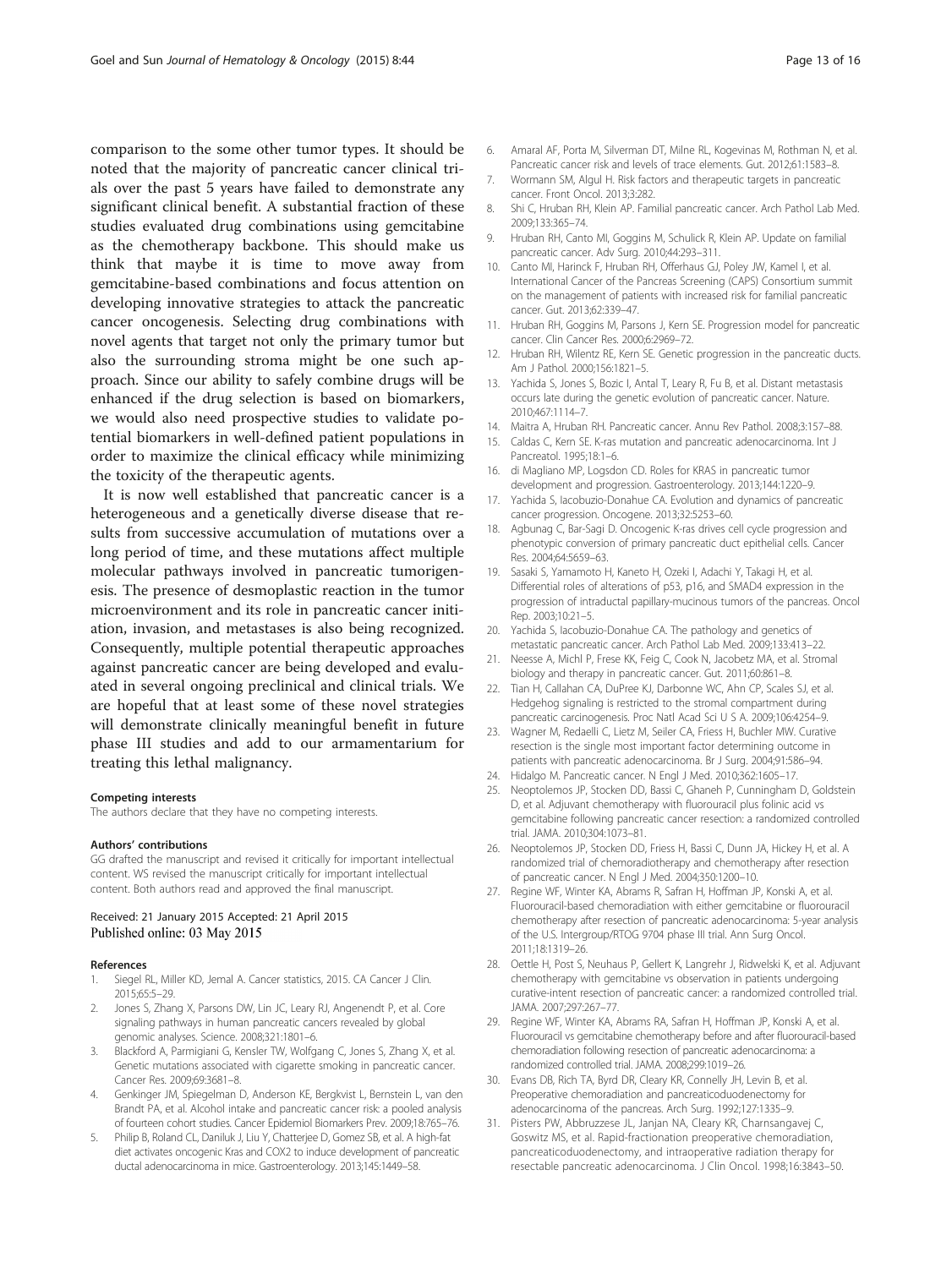- <span id="page-13-0"></span>32. Pisters PW, Wolff RA, Janjan NA, Cleary KR, Charnsangavej C, Crane CN, et al. Preoperative paclitaxel and concurrent rapid-fractionation radiation for resectable pancreatic adenocarcinoma: toxicities, histologic response rates, and event-free outcome. J Clin Oncol. 2002;20:2537–44.
- 33. Evans DB, Varadhachary GR, Crane CH, Sun CC, Lee JE, Pisters PW, et al. Preoperative gemcitabine-based chemoradiation for patients with resectable adenocarcinoma of the pancreatic head. J Clin Oncol. 2008;26:3496–502.
- 34. Varadhachary GR, Wolff RA, Crane CH, Sun CC, Lee JE, Pisters PW, et al. Preoperative gemcitabine and cisplatin followed by gemcitabine-based chemoradiation for resectable adenocarcinoma of the pancreatic head. J Clin Oncol. 2008;26:3487–95.
- 35. Paulson AS, Tran Cao HS, Tempero MA, Lowy AM. Therapeutic advances in pancreatic cancer. Gastroenterology. 2013;144:1316–26.
- 36. Mehta VK, Fisher G, Ford JA, Poen JC, Vierra MA, Oberhelman H, et al. Preoperative chemoradiation for marginally resectable adenocarcinoma of the pancreas. J Gastrointest Surg. 2001;5:27–35.
- 37. Small Jr W, Berlin J, Freedman GM, Lawrence T, Talamonti MS, Mulcahy MF, et al. Full-dose gemcitabine with concurrent radiation therapy in patients with nonmetastatic pancreatic cancer: a multicenter phase II trial. J Clin Oncol. 2008;26:942–7.
- 38. Stokes JB, Nolan NJ, Stelow EB, Walters DM, Weiss GR, de Lange EE, et al. Preoperative capecitabine and concurrent radiation for borderline resectable pancreatic cancer. Ann Surg Oncol. 2011;18:619–27.
- 39. Patel M, Hoffe S, Malafa M, Hodul P, Klapman J, Centeno B, et al. Neoadjuvant GTX chemotherapy and IMRT-based chemoradiation for borderline resectable pancreatic cancer. J Surg Oncol. 2011;104:155–61.
- 40. Moertel CG, Frytak S, Hahn RG, O'Connell MJ, Reitemeier RJ, Rubin J, et al. Therapy of locally unresectable pancreatic carcinoma: a randomized comparison of high dose (6000 rads) radiation alone, moderate dose radiation (4000 rads + 5-fluorouracil), and high dose radiation + 5-fluorouracil: The Gastrointestinal Tumor Study Group. Cancer. 1981;48:1705–10.
- 41. Loehrer Sr PJ, Feng Y, Cardenes H, Wagner L, Brell JM, Cella D, et al. Gemcitabine alone versus gemcitabine plus radiotherapy in patients with locally advanced pancreatic cancer: an Eastern Cooperative Oncology Group trial. J Clin Oncol. 2011;29:4105–12.
- 42. Li CP, Chao Y, Chi KH, Chan WK, Teng HC, Lee RC, et al. Concurrent chemoradiotherapy treatment of locally advanced pancreatic cancer: gemcitabine versus 5-fluorouracil, a randomized controlled study. Int J Radiat Oncol, Biol, Phys. 2003;57:98–104.
- 43. Rocha Lima CM, Green MR, Rotche R, Miller Jr WH, Jeffrey GM, Cisar LA, et al. Irinotecan plus gemcitabine results in no survival advantage compared with gemcitabine monotherapy in patients with locally advanced or metastatic pancreatic cancer despite increased tumor response rate. J Clin Oncol. 2004;22:3776–83.
- 44. Van Cutsem E, van de Velde H, Karasek P, Oettle H, Vervenne WL, Szawlowski A, et al. Phase III trial of gemcitabine plus tipifarnib compared with gemcitabine plus placebo in advanced pancreatic cancer. J Clin Oncol. 2004;22:1430–8.
- 45. Louvet C, Labianca R, Hammel P, Lledo G, Zampino MG, Andre T, et al. Gemcitabine in combination with oxaliplatin compared with gemcitabine alone in locally advanced or metastatic pancreatic cancer: results of a GERCOR and GISCAD phase III trial. J Clin Oncol. 2005;23:3509–16.
- 46. Ghosn M, Farhat F, Kattan J, Younes F, Moukadem W, Nasr F, et al. FOLFOX-6 combination as the first-line treatment of locally advanced and/or metastatic pancreatic cancer. Am J Clin Oncol. 2007;30:15–20.
- 47. Boone BA, Steve J, Krasinskas AM, Zureikat AH, Lembersky BC, Gibson MK, et al. Outcomes with FOLFIRINOX for borderline resectable and locally unresectable pancreatic cancer. J Surg Oncol. 2013;108:236–41.
- 48. Faris JE, Blaszkowsky LS, McDermott S, Guimaraes AR, Szymonifka J, Huynh MA, et al. FOLFIRINOX in locally advanced pancreatic cancer: the Massachusetts General Hospital Cancer Center experience. Oncologist. 2013;18:543–8.
- 49. Gunturu KS, Yao X, Cong X, Thumar JR, Hochster HS, Stein SM, et al. FOLFIRINOX for locally advanced and metastatic pancreatic cancer: single institution retrospective review of efficacy and toxicity. Med Oncol. 2013;30:361.
- 50. Hosein PJ, Macintyre J, Kawamura C, Maldonado JC, Ernani V, Loaiza-Bonilla A, et al. A retrospective study of neoadjuvant FOLFIRINOX in unresectable or borderline-resectable locally advanced pancreatic adenocarcinoma. BMC Cancer. 2012;12:199.
- 51. Huguet F, Andre T, Hammel P, Artru P, Balosso J, Selle F, et al. Impact of chemoradiotherapy after disease control with chemotherapy in locally

advanced pancreatic adenocarcinoma in GERCOR phase II and III studies. J Clin Oncol. 2007;25:326–31.

- 52. Krishnan S, Rana V, Janjan NA, Varadhachary GR, Abbruzzese JL, Das P, et al. Induction chemotherapy selects patients with locally advanced, unresectable pancreatic cancer for optimal benefit from consolidative chemoradiation therapy. Cancer. 2007;110:47–55.
- 53. Burris 3rd HA, Moore MJ, Andersen J, Green MR, Rothenberg ML, Modiano MR, et al. Improvements in survival and clinical benefit with gemcitabine as first-line therapy for patients with advanced pancreas cancer: a randomized trial. J Clin Oncol. 1997;15:2403–13.
- Moore MJ, Goldstein D, Hamm J, Figer A, Hecht JR, Gallinger S, et al. Erlotinib plus gemcitabine compared with gemcitabine alone in patients with advanced pancreatic cancer: a phase III trial of the National Cancer Institute of Canada Clinical Trials Group. J Clin Oncol. 2007;25:1960–6.
- 55. Conroy T, Desseigne F, Ychou M, Bouche O, Guimbaud R, Becouarn Y, et al. FOLFIRINOX versus gemcitabine for metastatic pancreatic cancer. N Engl J Med. 2011;364:1817–25.
- 56. Mahaseth H, Kauh JS, Brutcher E, Hawk NN, Kim S, Chen Z. Safety and efficacy of modified FOLFIRINOX in pancreatic cancer: a retrospective experience. In: ASCO Meeting. 2012.
- 57. Edmonds C, Cengel KA. Tumor-stroma interactions in pancreatic cancer: Will this SPARC prove a raging fire? Cancer Biol Ther. 2008;7:1816–7.
- 58. Von Hoff DD, Ramanathan RK, Borad MJ, Laheru DA, Smith LS, Wood TE, et al. Gemcitabine plus nab-paclitaxel is an active regimen in patients with advanced pancreatic cancer: a phase I/II trial. J Clin Oncol. 2011;29:4548–54.
- 59. Von Hoff DD, Ervin T, Arena FP, Chiorean EG, Infante J, Moore M, et al. Increased survival in pancreatic cancer with nab-paclitaxel plus gemcitabine. N Engl J Med. 2013;369:1691–703.
- 60. Rowinsky EK, Windle JJ, Von Hoff DD. Ras protein farnesyltransferase: a strategic target for anticancer therapeutic development. J Clin Oncol. 1999;17:3631–52.
- 61. Cohen SJ, Ho L, Ranganathan S, Abbruzzese JL, Alpaugh RK, Beard M, et al. Phase II and pharmacodynamic study of the farnesyltransferase inhibitor R115777 as initial therapy in patients with metastatic pancreatic adenocarcinoma. J Clin Oncol. 2003;21:1301–6.
- 62. Macdonald JS, McCoy S, Whitehead RP, Iqbal S, Wade 3rd JL, Giguere JK, et al. A phase II study of farnesyl transferase inhibitor R115777 in pancreatic cancer: a Southwest oncology group (SWOG 9924) study. Invest New Drugs. 2005;23:485–7.
- 63. Akinleye A, Furqan M, Mukhi N, Ravella P, Liu D. MEK and the inhibitors: from bench to bedside. J Hematol Oncol. 2013;6:27.
- 64. Bodoky G, Timcheva C, Spigel DR, La Stella PJ, Ciuleanu TE, Pover G, et al. A phase II open-label randomized study to assess the efficacy and safety of selumetinib (AZD6244 [ARRY-142886]) versus capecitabine in patients with advanced or metastatic pancreatic cancer who have failed first-line gemcitabine therapy. Invest New Drugs. 2012;30:1216–23.
- 65. Infante JR, Somer BG, Park JO, Li CP, Scheulen ME, Kasubhai SM, et al. A randomised, double-blind, placebo-controlled trial of trametinib, an oral MEK inhibitor, in combination with gemcitabine for patients with untreated metastatic adenocarcinoma of the pancreas. Eur J Cancer. 2014;50:2072–81.
- 66. Guo JY, Chen HY, Mathew R, Fan J, Strohecker AM, Karsli-Uzunbas G, et al. Activated Ras requires autophagy to maintain oxidative metabolism and tumorigenesis. Genes Dev. 2011;25:460–70.
- 67. Lemoine NR, Hughes CM, Barton CM, Poulsom R, Jeffery RE, Kloppel G, et al. The epidermal growth factor receptor in human pancreatic cancer. J Pathol. 1992;166:7–12.
- 68. Safran H, Steinhoff M, Mangray S, Rathore R, King TC, Chai L, et al. Overexpression of the HER-2/neu oncogene in pancreatic adenocarcinoma. Am J Clin Oncol. 2001;24:496–9.
- 69. Kulke MH, Blaszkowsky LS, Ryan DP, Clark JW, Meyerhardt JA, Zhu AX, et al. Capecitabine plus erlotinib in gemcitabine-refractory advanced pancreatic cancer. J Clin Oncol. 2007;25:4787–92.
- 70. Xiong HQ, Rosenberg A, LoBuglio A, Schmidt W, Wolff RA, Deutsch J, et al. Cetuximab, a monoclonal antibody targeting the epidermal growth factor receptor, in combination with gemcitabine for advanced pancreatic cancer: a multicenter phase II trial. J Clin Oncol. 2004;22:2610–6.
- 71. Philip PA, Benedetti J, Corless CL, Wong R, O'Reilly EM, Flynn PJ, et al. Phase III study comparing gemcitabine plus cetuximab versus gemcitabine in patients with advanced pancreatic adenocarcinoma: Southwest Oncology Group-directed intergroup trial S0205. J Clin Oncol. 2010;28:3605–10.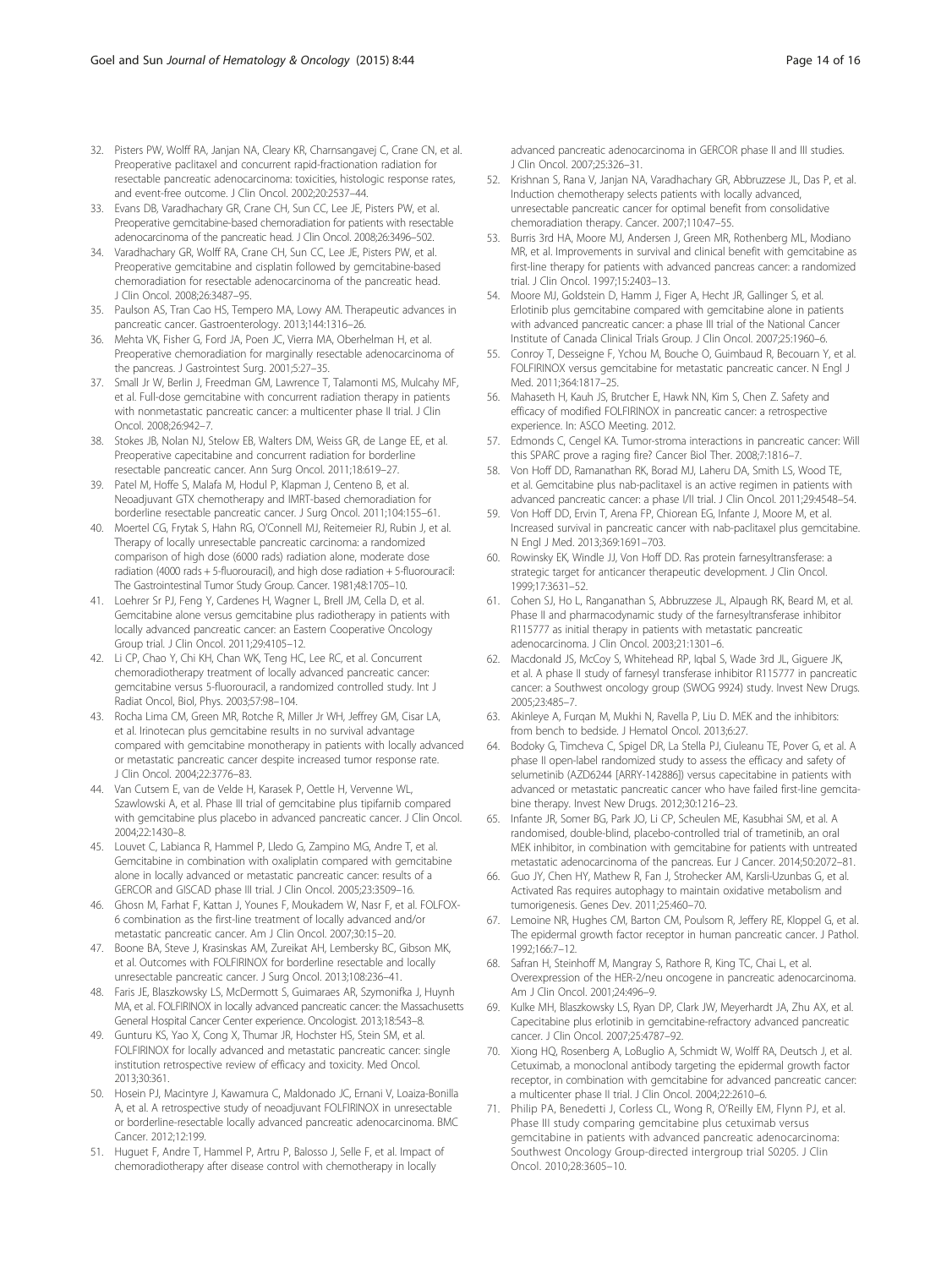- <span id="page-14-0"></span>72. Kim GP, Foster NR, Salim M, Flynn PJ, Moore DF, Zon R, et al. Randomized phase II trial of panitumumab, erlotinib, and gemcitabine (PGE) versus erlotinib-gemcitabine (GE) in patients with untreated, metastatic pancreatic adenocarcinoma. J Clin Oncol. 2011;29(suppl):abstr 4030.
- 73. Safran H, Iannitti D, Ramanathan R, Schwartz JD, Steinhoff M, Nauman C, et al. Herceptin and gemcitabine for metastatic pancreatic cancers that overexpress HER-2/neu. Cancer Invest. 2004;22:706–12.
- 74. Niu FY, Wu YL. Novel agents and strategies for overcoming EGFR TKIs resistance. Exp Hematol Oncol. 2014;3:2.
- 75. Kindler HL, Niedzwiecki D, Hollis D, Sutherland S, Schrag D, Hurwitz H, et al. Gemcitabine plus bevacizumab compared with gemcitabine plus placebo in patients with advanced pancreatic cancer: phase III trial of the Cancer and Leukemia Group B (CALGB 80303). J Clin Oncol. 2010;28:3617–22.
- 76. Van Cutsem E, Vervenne WL, Bennouna J, Humblet Y, Gill S, Van Laethem JL, et al. Phase III trial of bevacizumab in combination with gemcitabine and erlotinib in patients with metastatic pancreatic cancer. J Clin Oncol. 2009;27:2231–7.
- 77. Spano JP, Chodkiewicz C, Maurel J, Wong R, Wasan H, Barone C, et al. Efficacy of gemcitabine plus axitinib compared with gemcitabine alone in patients with advanced pancreatic cancer: an open-label randomised phase II study. Lancet. 2008;371:2101–8.
- 78. Kindler HL, Ioka T, Richel DJ, Bennouna J, Letourneau R, Okusaka T, et al. Axitinib plus gemcitabine versus placebo plus gemcitabine in patients with advanced pancreatic adenocarcinoma: a double-blind randomised phase 3 study. Lancet Oncol. 2011;12:256–62.
- 79. Rougier P, Riess H, Manges R, Karasek P, Humblet Y, Barone C, et al. Randomised, placebo-controlled, double-blind, parallel-group phase III study evaluating aflibercept in patients receiving first-line treatment with gemcitabine for metastatic pancreatic cancer. Eur J Cancer. 2013;49:2633–42.
- 80. Goncalves A, Gilabert M, Francois E, Dahan L, Perrier H, Lamy R, et al. BAYPAN study: a double-blind phase III randomized trial comparing gemcitabine plus sorafenib and gemcitabine plus placebo in patients with advanced pancreatic cancer. Ann Oncol. 2012;23:2799–805.
- 81. Deplanque G, Demarchi M, Hebbar M, Flynn PJ, Melichar B, Atkins J, et al. Masitinib in nonresectable pancreatic cancer: results of a phase III randomized placebo-controlled trial. J Clin Oncol. 2013;31(suppl):abstr 158.
- 82. Kindler HL, Richards DA, Garbo LE, Garon EB, Stephenson Jr JJ, Rocha-Lima CM, et al. A randomized, placebo-controlled phase 2 study of ganitumab (AMG 479) or conatumumab (AMG 655) in combination with gemcitabine in patients with metastatic pancreatic cancer. Ann Oncol. 2012;23:2834–42.
- 83. Philip PA, Goldman BH, Ramanathan RK, Lenz H, Lowy AM, Philip PA, et al. Phase I randomized phase II trial of gemcitabine, erlotinib, and cixutumumab versus gemcitabine plus erlotinib as first-line treatment in patients with metastatic pancreatic cancer (SWOG-0727). J Clin Oncol. 2012;30 suppl 4:abstr 198.
- 84. Akinleye A, Avvaru P, Furqan M, Song Y, Liu D. Phosphatidylinositol 3-kinase (PI3K) inhibitors as cancer therapeutics. J Hematol Oncol. 2013;6:88.
- 85. Wolpin BM, Hezel AF, Abrams T, Blaszkowsky LS, Meyerhardt JA, Chan JA, et al. Oral mTOR inhibitor everolimus in patients with gemcitabinerefractory metastatic pancreatic cancer. J Clin Oncol. 2009;27:193–8.
- 86. Cui J, Jiang W, Wang S, Wang L, Xie K. Role of Wnt/β-catenin signaling in drug resistance of pancreatic cancer. Curr Pharm Des. 2012;18:2464–71.
- 87. Farhana L, Dawson MI, Das JK, Murshed F, Xia Z, Hadden TJ, et al. Adamantyl retinoid-related molecules induce apoptosis in pancreatic cancer cells by inhibiting IGF-1R and Wnt/β-catenin pathways. J Oncol. 2012;2012:796729.
- 88. Sjolund J, Manetopoulos C, Stockhausen MT, Axelson H. The Notch pathway in cancer: differentiation gone awry. Eur J C ancer. 2005;41:2620–9.
- 89. Yuan X, Wu H, Han N, Xu H, Chu Q, Yu S, et al. Notch signaling and EMT in non-small cell lung cancer: biological significance and therapeutic application. J Hematol Oncol. 2014;7:87.
- 90. Mizuma M, Rasheed ZA, Yabuuchi S, Omura N, Campbell NR, de Wilde RF, et al. The gamma secretase inhibitor MRK-003 attenuates pancreatic cancer growth in preclinical models. Mol Cancer Ther. 2012;11:1999–2009.
- 91. Morton JP, Mongeau ME, Klimstra DS, Morris JP, Lee YC, Kawaguchi Y, et al. Sonic hedgehog acts at multiple stages during pancreatic tumorigenesis. Proc Natl Acad Sci U S A. 2007;104:5103–8.
- 92. Jacobetz MA, Chan DS, Neesse A, Bapiro TE, Cook N, Frese KK, et al. Hyaluronan impairs vascular function and drug delivery in a mouse model of pancreatic cancer. Gut. 2013;62:112–20.
- 93. Hingorani SR, Harris WP, Beck JT, Berdov BA, Wagner SA, Pshevlotsky EM, et al. A phase Ib study of gemcitabine plus PEGPH20 (pegylated

recombinant human hyaluronidase) in patients with stage IV previously untreated pancreatic cancer. J Clin Oncol. 2013;31(suppl):abstr 4010.

- 94. Bramhall SR, Schulz J, Nemunaitis J, Brown PD, Baillet M, Buckels JA. A double-blind placebo-controlled, randomised study comparing gemcitabine and marimastat with gemcitabine and placebo as first line therapy in patients with advanced pancreatic cancer. Br J Cancer. 2002;87:161–7.
- 95. Moore MJ, Hamm J, Dancey J, Eisenberg PD, Dagenais M, Fields A, et al. Comparison of gemcitabine versus the matrix metalloproteinase inhibitor BAY 12–9566 in patients with advanced or metastatic adenocarcinoma of the pancreas: a phase III trial of the National Cancer Institute of Canada Clinical Trials Group. J Clin Oncol. 2003;21:3296–302.
- 96. Borad MJ, Reddy SG, Bahary N, Uronis HE, Sigal D, Cohn AL, Schelman WR, Stephenson J, Jr., Chiorean EG, Rosen PJ, et al.: Randomized phase II trial of gemcitabine plus TH-302 versus gemcitabine in patients with advanced pancreatic cancer. J Clin Oncol 2014.
- 97. Fuxe J, Karlsson MC. TGF-β-induced epithelial-mesenchymal transition: a link between cancer and inflammation. Semin Cancer Biol. 2012;22:455–61.
- Oettle H, Seufferlein T, Luger T, Schmid RM, Wichert GV, Endlicher E, et al. Final results of a phase I/II study in patients with pancreatic cancer, malignant melanoma, and colorectal carcinoma with trabedersen. J Clin Oncol. 2012;30(suppl):abstr 4034.
- 99. Kisfalvi K, Eibl G, Sinnett-Smith J, Rozengurt E. Metformin disrupts crosstalk between G protein-coupled receptor and insulin receptor signaling systems and inhibits pancreatic cancer growth. Cancer Res. 2009;69:6539–45.
- 100. Li D, Yeung SC, Hassan MM, Konopleva M, Abbruzzese JL. Antidiabetic therapies affect risk of pancreatic cancer. Gastroenterology. 2009;137:482–8.
- 101. Sadeghi N, Abbruzzese JL, Yeung SC, Hassan M, Li D. Metformin use is associated with better survival of diabetic patients with pancreatic cancer. Clin Cancer Res. 2012;18:2905–12.
- 102. Hwang AL, Haynes K, Hwang WT, Yang YX. Metformin and survival in pancreatic cancer: a retrospective cohort study. Pancreas. 2013;42:1054–9.
- 103. Lu Y, Bellgrau D, Dwyer-Nield LD, Malkinson AM, Duke RC, Rodell TC, et al. Mutation-selective tumor remission with Ras-targeted, whole yeast-based immunotherapy. Cancer Res. 2004;64:5084–8.
- 104. Strong JE, Coffey MC, Tang D, Sabinin P, Lee PW. The molecular basis of viral oncolysis: usurpation of the Ras signaling pathway by reovirus. EMBO J. 1998;17:3351–62.
- 105. Morse MA, Nair SK, Boczkowski D, Tyler D, Hurwitz HI, Proia A, et al. The feasibility and safety of immunotherapy with dendritic cells loaded with CEA mRNA following neoadjuvant chemoradiotherapy and resection of pancreatic cancer. Int J Gastrointest Cancer. 2002;32:1–6.
- 106. Ramanathan RK, Lee KM, McKolanis J, Hitbold E, Schraut W, Moser AJ, et al. Phase I study of a MUC1 vaccine composed of different doses of MUC1 peptide with SB-AS2 adjuvant in resected and locally advanced pancreatic cancer. Cancer Immunol Immunother. 2005;54:254–64.
- 107. Rong Y, Qin X, Jin D, Lou W, Wu L, Wang D, et al. A phase I pilot trial of MUC1-peptide-pulsed dendritic cells in the treatment of advanced pancreatic cancer. Clin Exp Med. 2012;12:173–80.
- 108. Maki RG, Livingston PO, Lewis JJ, Janetzki S, Klimstra D, Desantis D, et al. A phase I pilot study of autologous heat shock protein vaccine HSPPC-96 in patients with resected pancreatic adenocarcinoma. Dig Dis Sci. 2007;52:1964–72.
- 109. Hardacre JM, Mulcahy M, Small W, Talamonti M, Obel J, Krishnamurthi S, et al. Addition of algenpantucel-L immunotherapy to standard adjuvant therapy for pancreatic cancer: a phase 2 study. J Gastrointest Surg. 2013;17:94–100. discussion p 100–101.
- 110. Bernhardt SL, Gjertsen MK, Trachsel S, Moller M, Eriksen JA, Meo M, et al. Telomerase peptide vaccination of patients with non-resectable pancreatic cancer: a dose escalating phase I/II study. Br J Cancer. 2006;95:1474–82.
- 111. Gilliam AD, Broome P, Topuzov EG, Garin AM, Pulay I, Humphreys J, et al. An international multicenter randomized controlled trial of G17DT in patients with pancreatic cancer. Pancreas. 2012;41:374–9.
- 112. Wolpin BM, O'Reilly EM, Ko YJ, Blaszkowsky LS, Rarick M, Rocha-Lima CM, et al. Global, multicenter, randomized, phase II trial of gemcitabine and gemcitabine plus AGS-1C4D4 in patients with previously untreated, metastatic pancreatic cancer. Ann Oncol. 2013;24:1792–801.
- 113. Beatty GL, Chiorean EG, Fishman MP, Saboury B, Teitelbaum UR, Sun W, et al. CD40 agonists alter tumor stroma and show efficacy against pancreatic carcinoma in mice and humans. Science. 2011;331:1612–6.
- 114. Royal RE, Levy C, Turner K, Mathur A, Hughes M, Kammula US, et al. Phase 2 trial of single agent ipilimumab (anti-CTLA-4) for locally advanced or metastatic pancreatic adenocarcinoma. J Immunother. 2010;33:828–33.